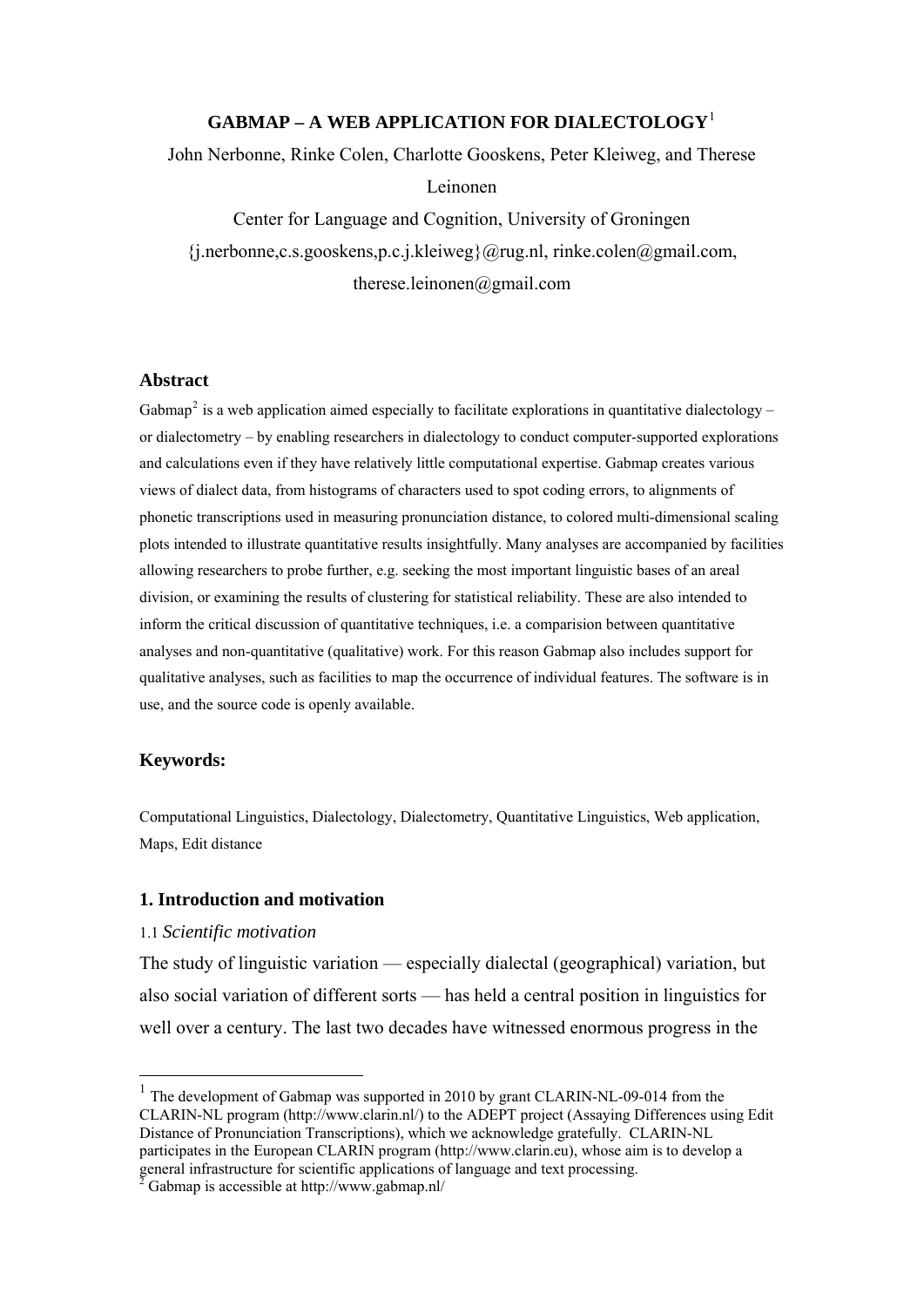quantitative analysis, i.e., the automatic measurement of linguistic differences (DIALECTOMETRY), which yields reliable and valid characterizations, e.g. when a hundred or so words are sampled at a few dozen or more sites (Goebl 2006, Nerbonne 2009, Nerbonne & Heeringa 2010, Goebl 2010).

 The fundamental motivation for dialectometry lies in the opportunity to AGGREGATE large amounts of dialectal data. As Goebl has put it, this "condenses" (*verdichtet*) the data, strengthening the signals of speaker provenance. It also offers an alternative approach – if not a complete answer – to the long-standing problems of the relations between isoglosses and dialect areas. As Bloomfield (1927:328) notes "isoglosses rarely coincide along their whole extent". See Bloomfield for a discussion of Kloeke's (1927) book-length discussion on differences in the isoglosses associated with 'house' and 'mouse,' which were identical in early Germanic. Chambers and Trudgill (1998) discuss further examples, e.g. from French, but they conclude the lack of an account of this relation as a "notable weakness in dialect geography" (p.97). The opportunity to aggregate substantial amounts of data also opens dialectology to the deployment of statistical analysis and to the use of representative samples. Further, providing computational facilities within which to experiment with quantitative and qualitative analyses contributes to the replicability of the analytical tools used in the discipline. Aurrekoetxea and Ormaetxea (2010) is a recent compilation of papers on dialectometric techniques and emerging research questions.

Although Gabmap attempts to provide useful facilities for dialectologists of different theoretical and methodological persuasion, Gabmap is particularly well suited for the analysis of phonetic transcriptions using string comparison algorithms, a type of analysis we have long championed (see Nerbonne & Heeringa, 2010, and references there). Nerbonne et al. (2010) argue that analyses comparing phonetic transcriptions effectively compare each phonetic segment separately and automatically, which means that the resulting analyses are (i) more reliable because they are based on more data; (ii) easier to implement because they obviate the manual step of "appraisal" (Goebl's *Taxierung*) in which items of comparison are abstracted from data collections and categorized for later analysis (so that perhaps only the vowel is used from transcriptions such as  $[nant<sup>h</sup>]$  or  $[nat]$ , Eng. 'night'); and (iii) somewhat less biased than atlas materials analyzed at a categorical level because they involve the comparison of material that is essentially randomly chosen, namely all the

2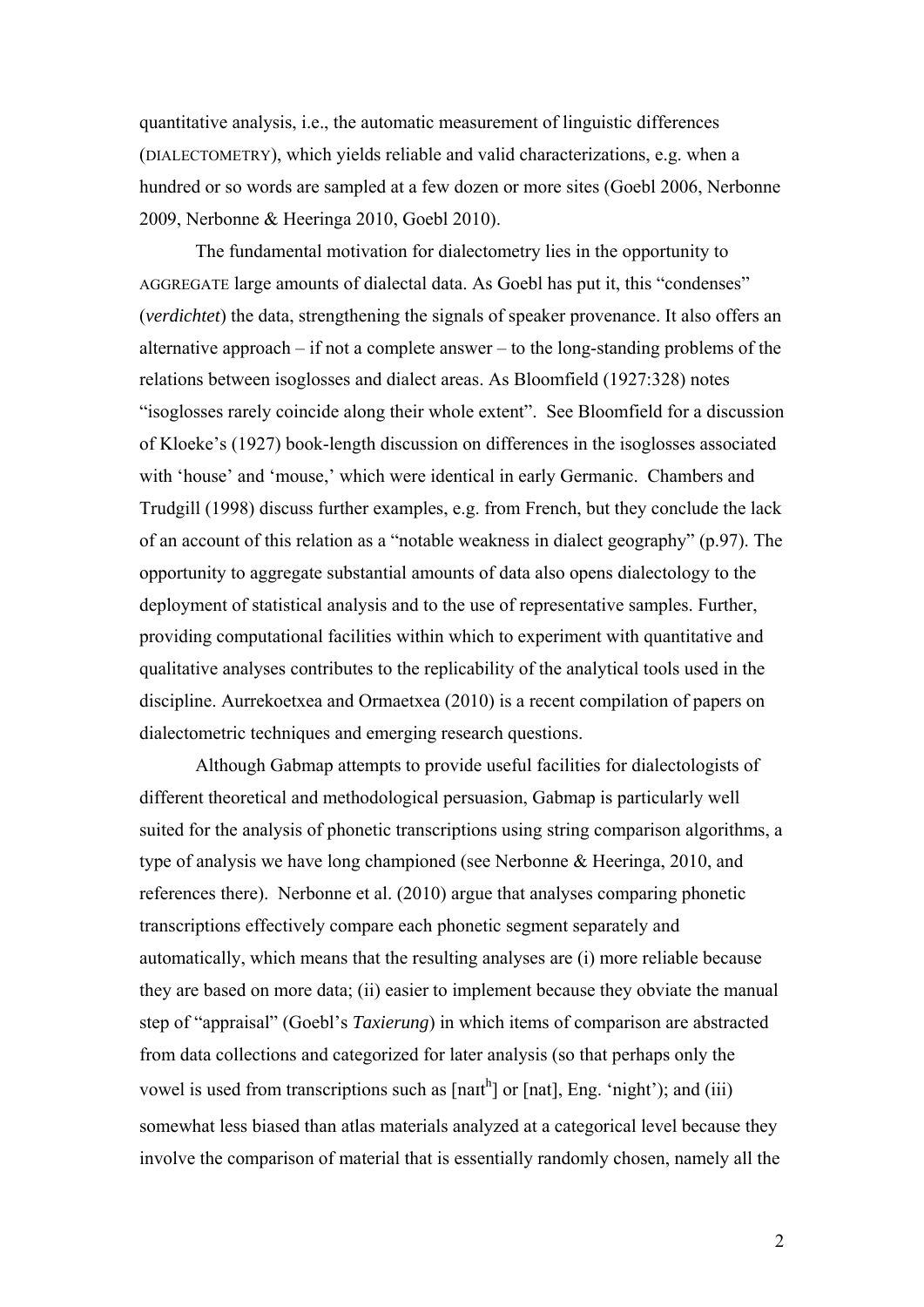segments in words that were not the primary motivation for inclusion in the dialect atlas's set of words.

## 1.2. *Previous work*

Dialectometry has not enjoyed wide use due to its demanding technical threshold, requiring special software installations, some of which have their own pre-requisites. The most popular package is Haimerl's MS Windows-based *Visual Dialectometry* (VDM), which has been used extensively in studying the dialectology of Romance languages (Haimerl, 1998, 2006). We are impressed by this work and provide some of its facilities (notably "reference point maps"), but we attempted to supersede it both in dialectometrical range but also with respect to general facilities which should be of interest to dialectologists.  $RuG/L04^3$  $RuG/L04^3$  is a UNIX-flavored package developed by one of us (Peter Kleiweg) at the University of Groningen which differs from VDM in offering facilities for comparing transcriptions and in some mapping techniques. It runs on several platforms.

We hope that the general facilities will help make Gabmap useful to working dialectologists, including those who would prefer not to work dialectometrically.

## 1.3 *Goals and intended users*

Gabmap has been developed to make dialect analysis tools available to working dialectologists and other students of linguistic variation in an easy-to-use web application. In addition to dialectometric analyses, Gabmap generates various data summaries, supporting error detection in input data, providing researchers with useful overviews, and enabling the creation of distribution maps of any number of linguistic variables — words, morphological realizations, and also phonetic characters or patterns, depending on the user's data. In this respect Gabmap goes well beyond dialectometry, supporting the exploration of a large number of user-defined variables in different ways.

Gabmap allows linguists to upload their variationist data in different formats, but in particular, in the form of tab-separated values, which are easily provided from spreadsheets, which are popular systems for linguistic data collection and organization. Various overviews of the data are created automatically in order to

<span id="page-2-0"></span><sup>&</sup>lt;sup>3</sup> See http://www.let.rug.nl/kleiweg/L04/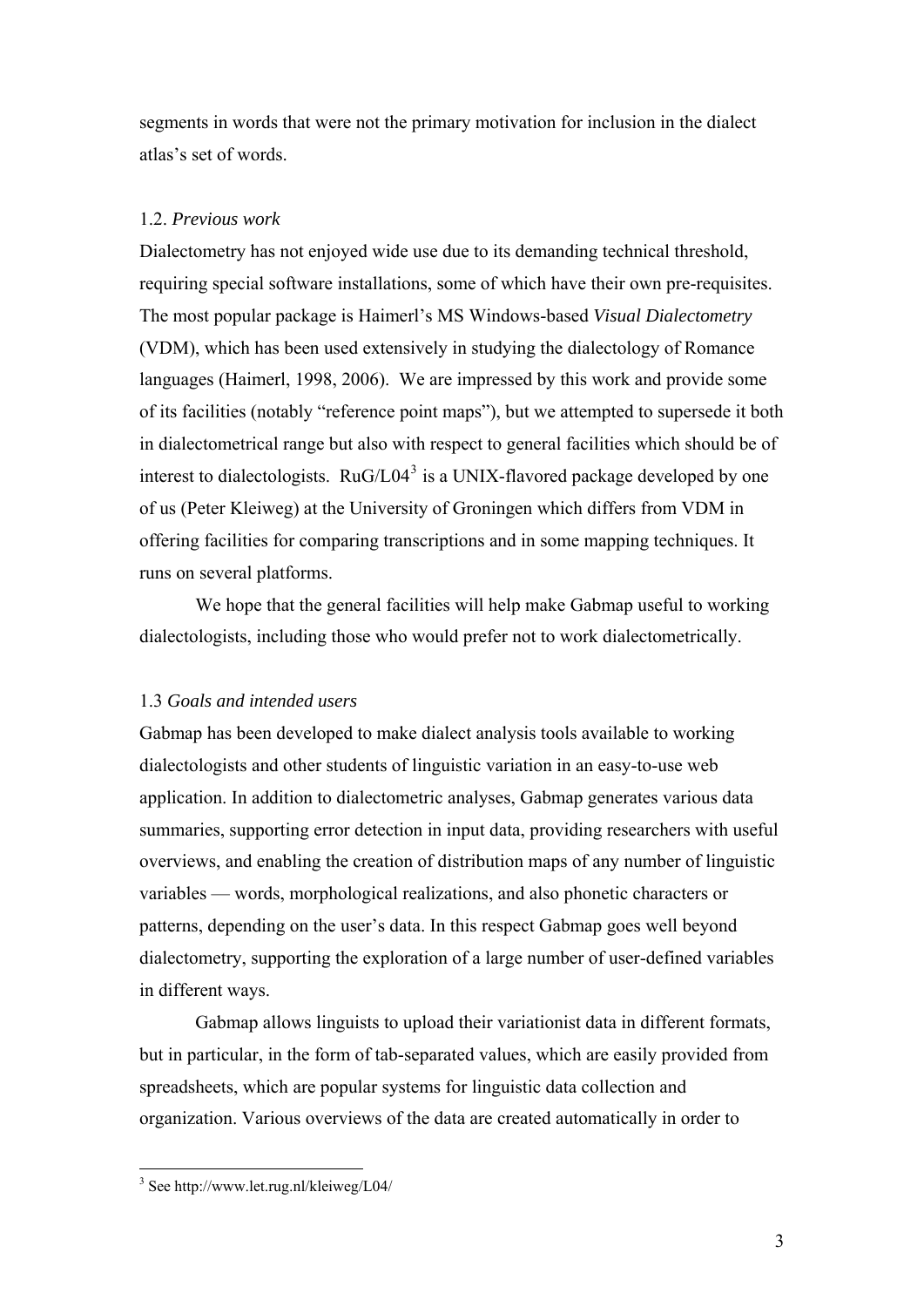support users who wish to explore freely. Tools are made available to support the creation of maps from Google Earth,™ to convert different character encodings in input data into Unicode IPA (UTF-8 or UTF-16), the "native" format in Gabmap, and also to exploit selected statistical routines using R.<sup>[4](#page-3-0)</sup>

The heart of Gabmap is the measurement of differences, which may be categorical (e.g., different lexical realizations of one concept or different forms of one affix), numerical (e.g., sets of formant frequencies for vowels), or string based (e.g., phonetic transcriptions). Although various options are supported, we attempted to identify sensible defaults for inexperienced users throughout. Differences in linguistic items are then aggregated to obtain a robust characterization of the relations among the sites (or other groups of speakers), and these are analyzed and projected onto various sorts of maps to support scholarly investigation. Fig. 1 provides a sample of the sorts of analyses and cartographic projections Gabmap provides. Because traditional dialectology emphasized dialect areas, i.e. areas of relative linguistic uniformity as the most important organizing element in dialectology, particular attention is paid to techniques for identifying natural groups (of sites) in data, examining them critically, and extracting the most representative and distinctive variables in them.

Although it is not our focus in what follows, we add here that the routines which seek natural groupings and affinities among dialects do *not* assume that the groupings are geographically based. They might therefore just as well be applied to variationist data to investigate non-geographic conditioning, e.g. social, sexual or ethnic differences. So while our emphasis has clearly been the development of software to support dialect geography, it is straightforward in Gabmap to perform "dialectometric" analyses of other variationist data, e.g. to see whether aggregate pronunciation distances distinguish two social groups.

<span id="page-3-0"></span> 4 See http://www.r-project.org/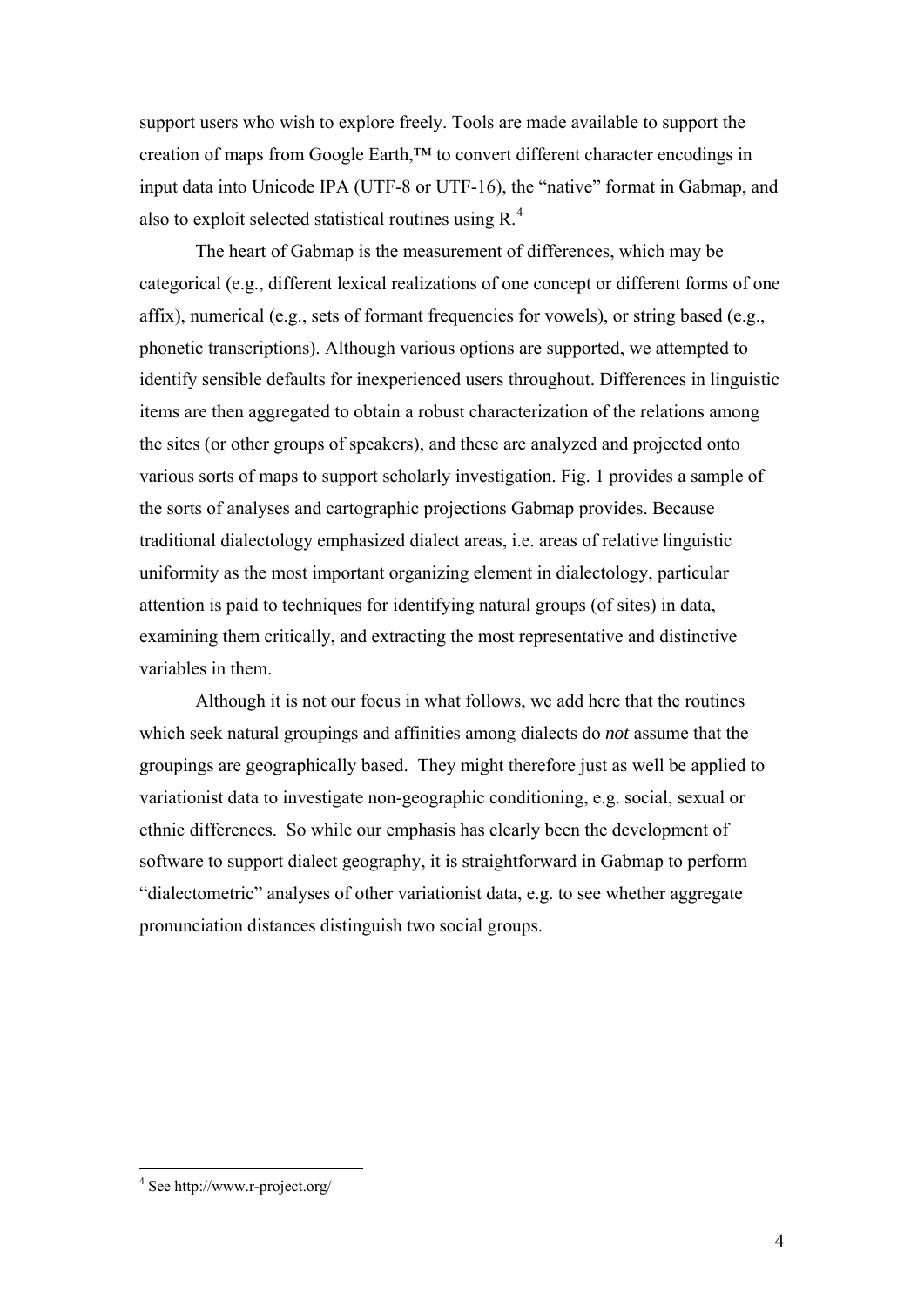

Fig. 1. A sketch of some of the processing outputs supported by Gabmap. See Section 3 "Walk Through" for details.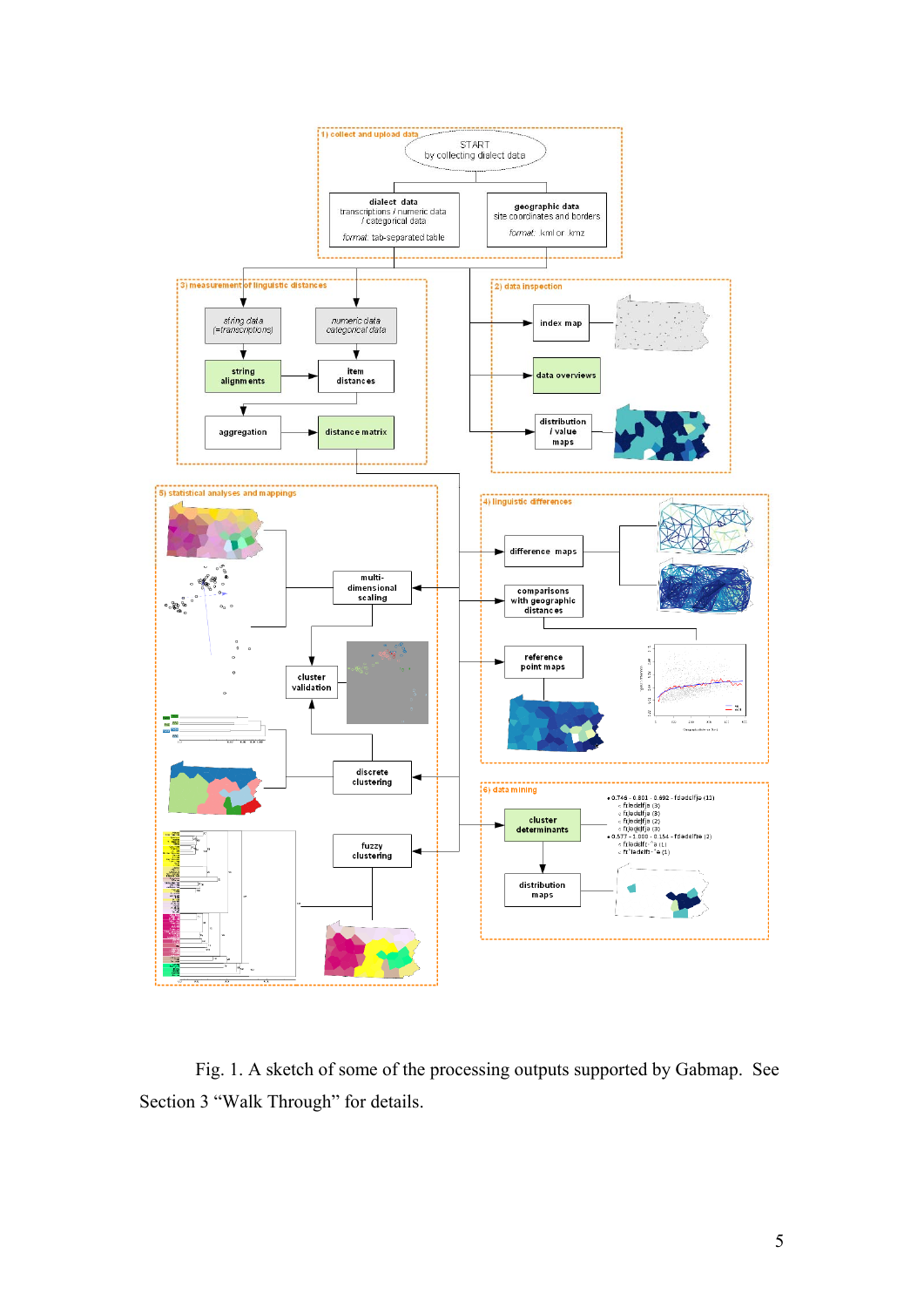### **2. Design choices and Implementation**

In this section we present the technical realization of Gabmap, including its background, its input-output behavior, concerns about "piloting" inexperienced users, and its implementation.

## 2.1 *Background*

We implemented Gabmap after developing and supporting the RuG/L04 package for dialectometry since 2004.<sup>[5](#page-5-0)</sup> L04 enjoyed limited use – primarily among students of dialectology, but to a limited extent, among others, e.g., population geneticists. From feedback from users, some of whom traveled to Groningen to learn to use the package, we knew that the UNIX command-line interface was found forbidding, and that the very large number of options supported confused most (potential) users. We set as goals for Gabmap therefore that its user interface be menu based and also that sensible defaults be chosen for as many analysis steps as possible. The goal was to allow users freedom to try alternatives, but at the same time to guide them toward sensible choices (e.g. in the sort of clustering techniques used).

The implemented web-interface enlarges the range of opportunities for dialectologists in several respects if we compare it to the RuG/L04-software, not only providing a more user-friendly interface, but in fact offering processing facilities for more complex tasks than can be carried out in RuG/L04. The web-interface is realized using a large number of scripts (see below) some of which directly implement new procedures (ones not in RuG/L04) in various programming languages and some of which invoke programs such as R in order to provide additional functionality. This illustrates the advantage of web-applications over traditional software distributions noted above, namely that developers control the configuration of the machine on which the software runs and need not assume specific configurations on user machines. The end result for us was a package that is much more than a new user interface, in fact, a new package that exploits RuG/L04 components where possible.

<span id="page-5-0"></span> 5 See http://www.let.rug.nl/kleiweg/L04/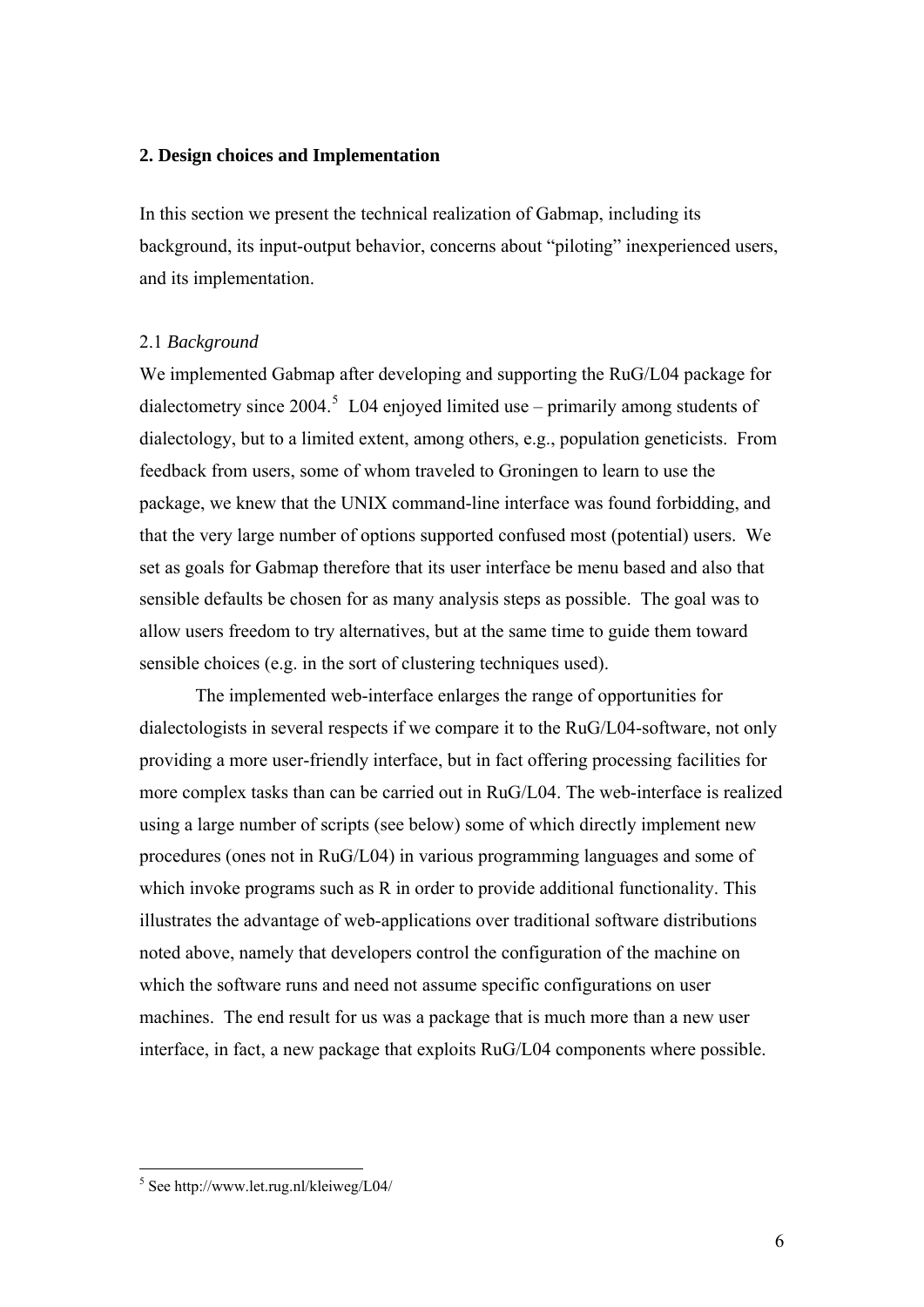## 2.2 *Input/Output*

Input (linguistic) data is accepted in tabular form, e.g. via spreadsheets, which in our experience are popular (initial) data management systems used by researchers in dialectology. Gabmap may be used to analyze categorical data (lexical or syntactic data), or numerical data (vectors of formant frequencies of vowels), but is perhaps most interesting when applied to the analysis of phonetic transcriptions either in Unicode (UTF-8 or UTF-16) or X-SAMPA (a conversion tool is supplied to convert X-SAMPA to Unicode). In addition, linguistic differences (provided in tabular form) obtained from other analysis software may be further analyzed for geographical coherence and/or projected to maps. The interfaces are defined to allow the use of separate components wherever that seemed sensible.

Since the core topic of dialectology is the distribution of linguistic variation as influenced by geography, special attention is paid to the problem of obtaining and using maps. Instructions are provided for extracting maps from Google Earth, $^6$  $^6$  and a program is made available which converts site names with longitude-latitude coordinates to .kml format.

Graphical output is provided in PostScript with conversions standardly available in PDF and PNG. We have taken pains to provide output appropriate for black-and-white printing wherever feasible, as researchers are still often unable to publish in color without incurring exorbitant additional costs. In addition to graphical output, Gabmap also provides output in tabular form.

#### 2.3 *Interacting with users*

Since we aim to provide relatively sophisticated computational facilities *inter alia* to computationally inexperienced users, issues of how to interact with users arise frequently. On the one hand, we did not wish to proselytize, imposing our own scientific views on users. But, as noted above, our experience with users of RuG/L04 suggested that they were overwhelmed by the range of technical choices they might make, and we witnessed users in earlier trials who appeared to simply try everything until they found analyses they found congenial – users who appeared to "shop" about for analysis techniques. We were therefore concerned that we encourage users to

 $\overline{a}$ 

<span id="page-6-0"></span><sup>6</sup> http://www.google.com/earth/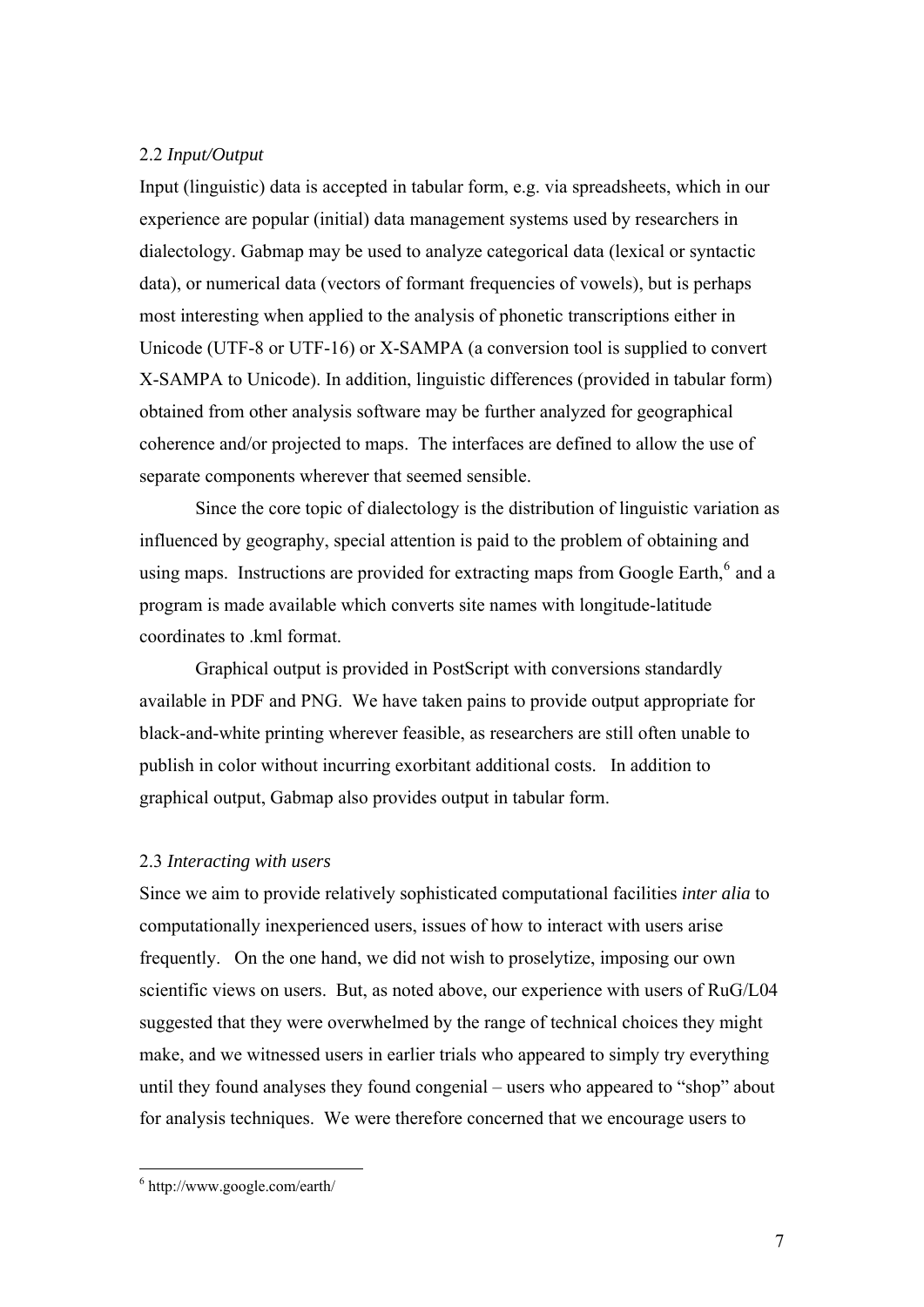focus on reliable techniques and that we discourage their shopping among techniques until they obtained results of sort they wished to see. Researchers who are new to computational analysis are often unfamiliar with the "embarrassment of riches" the techniques provide – the many minor variants of techniques that are often easily implemented and which yield scientifically rather different results.

Two processing steps may be adduced as illustrations of the dangers of the embarrassment of (analytical) riches: clustering on the one hand and variants of string alignment and string distance on the other. There is great interest in applying clustering to dialect data, as traditional results normally divide sites into groups, or DIALECT AREAS, meaning that clustering facilitates the comparison to older findings. But as is well known, clustering – seeking groups in data – is unstable, meaning that small differences in input data may lead to large differences in results (Kleinberg, 2003; Prokić and Nerbonne, 2008). There are, moreover, dozens of clustering algorithms, often yielding very different results, making it scientifically unsatisfactory for a researcher to simply check a number of results for one that he finds appealing. In Gabmap we have included clustering validation facility that allows users to compare clustering results to a plot obtained via multi-dimensional scaling (MDS), which *is* stable, and moreover, which typically represents more than 80% of the variation in the data. See Fig. 1 for an impression and see Fig. 9 (below). We have also included a stochastic version of a clustering algorithm in order to emphasize how unstable some groupings may be (Nerbonne et al., 2008).

String alignment algorithms may also be modified in many subtle ways, depending on whether one attends to base segments together with diacritics or only to base segments, whether one insists that consonants and vowels not be aligned, whether one normalizes for string length, whether diphthongs and affricates be treated as one segment or two, whether one incorporates a variable cost for substitutions depending on phonetic similarity, whether one attends to phonetic context by aligning bigrams, etc. (Heeringa et al. 2006). In this case we settled on a simple variant that is linguistically responsible, namely one in which tokenized transcriptions are used, in which consonants and vowels are always kept distinct, but in which segments are otherwise only the same or different (no variable costs), and with a normalization for word length. In keeping with our wish not to impose our view on researchers who may wish to experiment systematically with such parameters, we allow other

8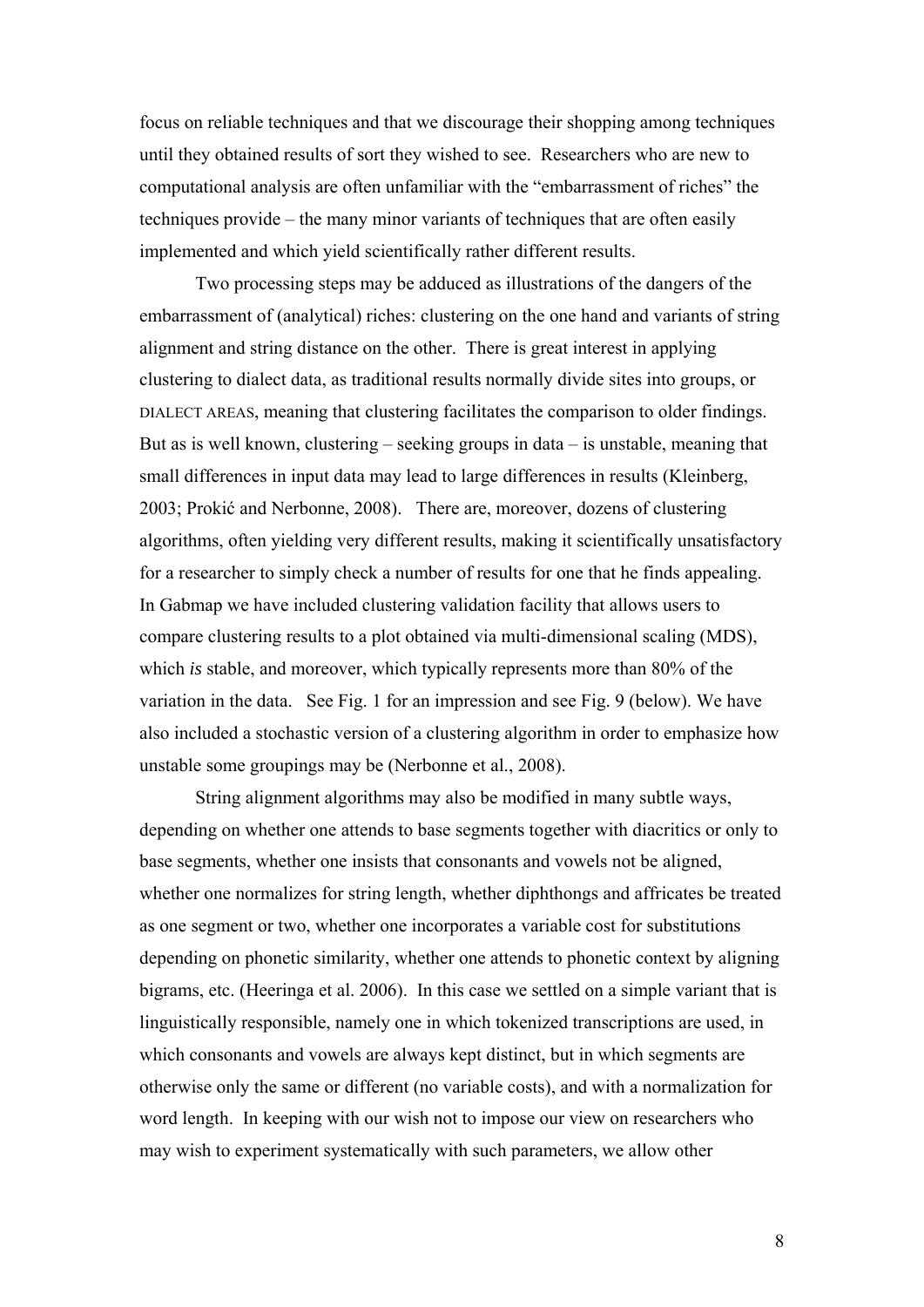definitions, but not as part of the normal invocation of the analysis – modifying such parameters is a matter for experienced researchers, not beginners.

#### 2.4 *Implementation*

This section discusses the implementation of Gabmap and may be safely skipped by readers interested only in its functionality.

Gabmap organizes users' data into PROJECTS, which each consist of exactly one map, one data set, and one measure of difference applied to the data. Separate projects must be created when users wish to work with more than one data set acquired from the same region, or with different measurements applied to the same data set. This simplifies the management of the data and also the users' views of the data. An advantage of this organization – as opposed to an organization in which the same map and data set might be associated with any number of "result" data structures, leading to a hierarchical organization – is that a number of analyses and meta-analyses (at this moment, about ten) are conducted automatically, as soon as a project is started. It is not necessary for the user to specify most options or to initialize each step in the processing chain separately. A further advantage is that the present structure allows us to add components relatively easily, a property we have already exploited.

A disadvantage of the relatively flat organization into projects is that each new sort of measurement on a given data set results in a new project. We mentioned as an advantage earlier that the user is shielded from the complexities of several analyses (and parts of analyses), but this property admittedly cuts both ways, in that it implies that the user is also unaware of many processing steps. See Fig. 2 and Fig. 3 for illustrations of complexity.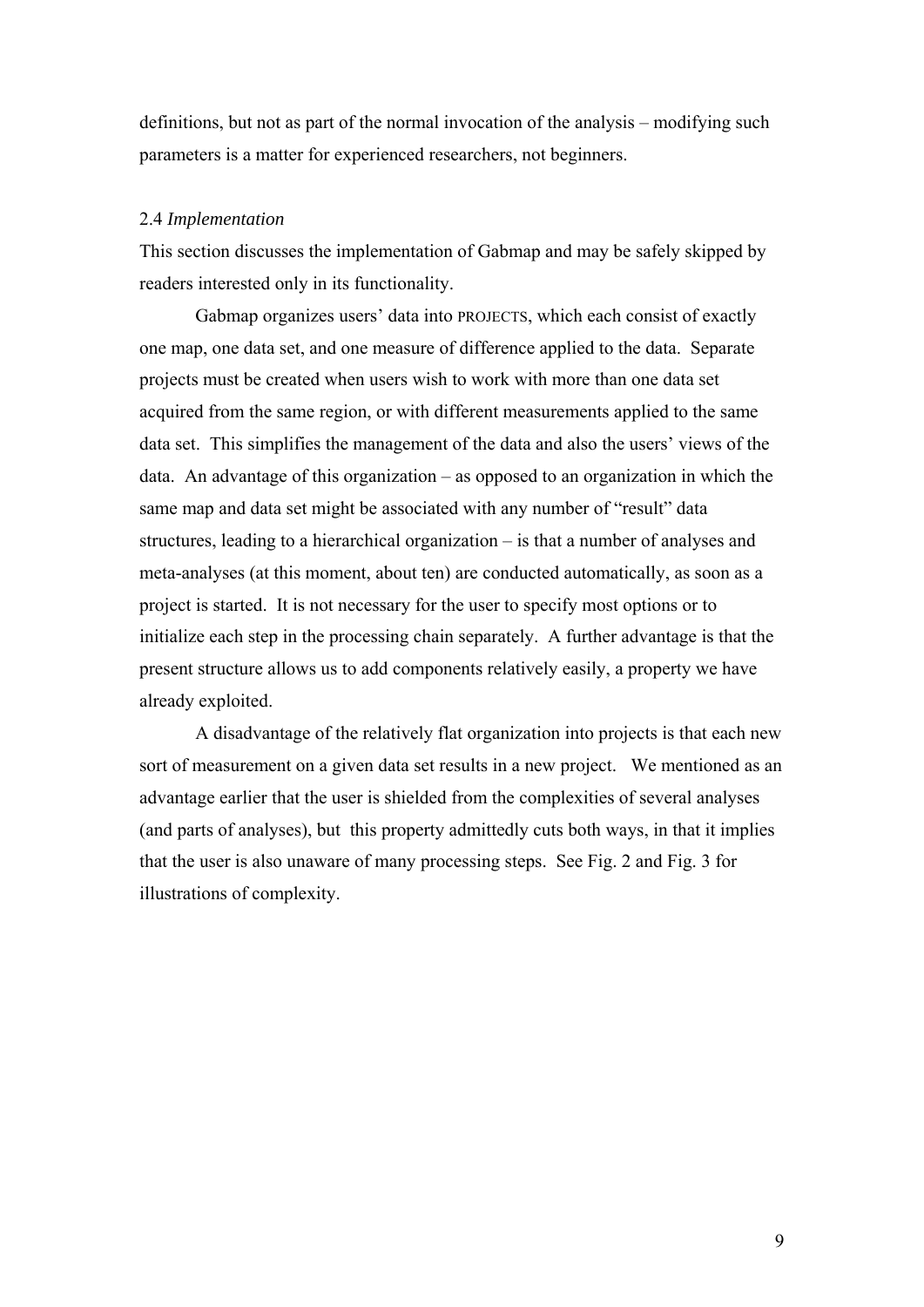

Fig. 2 The flow of data at project initialization where phonetic transcriptions are compared, at which time a map and a table of "dialect string data" are input. The data is tokenized on the basis of a feature definition (which may be supplied by the user, but which is also available in a default version). Then using a table of phonetic segment differences derived from the feature definition, the alignments are made available (see "walk through" section) and word pronunciation differences are calculated. Two measures of quality are derived. Cronbach's  $\alpha$  and "local incoherence" (Nerbonne and Kleiweg, 2007). The users needs to specify only a map and a data table.

Unlike many web applications, Gabmap is not built on a database, and in fact makes no use of any database whatsoever. An organization using directories and files is convenient since the programs are file based. Each user is assigned a directory with files noting login name, email address, and the like, and with subdirectories for each project. Each project directory contains a file with identifying information and general data about the project and a number of sub-directories corresponding to the results of various processing steps, e.g., sub-directories for alignments, for aggregate distances, for MDS plots, for dendrograms, and for each of a series of different sorts of maps (e.g., cluster maps, MDS projections, composite cluster maps). In addition to the results and the graphics, we store information about the processing options that led to the results.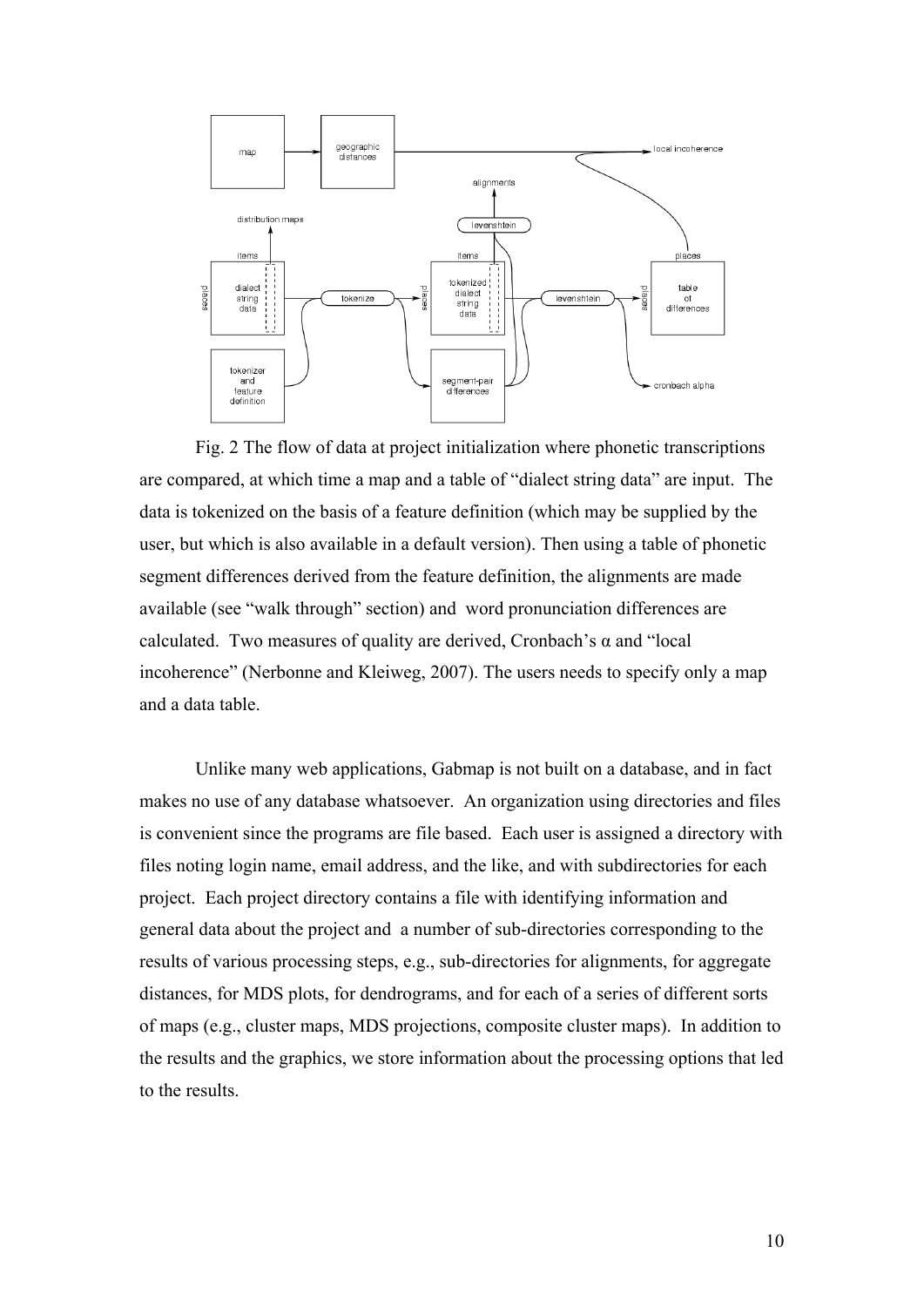

Fig. 3 The flow of data in creating "fuzzy cluster maps" (see "walk through" section below for an example. This involves clustering repeatedly with random amounts of noise, while retaining for each pair of sites, their cophenetic distance (distance in the dendrogram). MDS is applied to the average distances are retained, effectively emphasizing differences more strongly, after which a map is drawn in which the first three MDS dimensions are interpreted as color intensities and projected onto the map. The user simply asks for a fuzzy cluster map.

Some of the processing steps are quite time consuming, which led us to impose a "first-in-first-out" (FIFO) discipline on user tasks. Tasks are executed serially, as they often build on one another, and because some tasks demand too much memory to be carried out comfortably in parallel. Tasks with several subtasks are not scheduled intermittently (among different users), but user feedback is provided as quickly as possible. This way users can make use of their time inspecting first (partial) results even while additional tasks are being carried out by the server. The FIFO structure can be a disadvantage when several users are working simultaneously, as it increases the waiting time of the last users in the queue considerably. In fact, since interactive requests to users result in tasks that are scheduled just as all the others, users whose jobs are processing may also experience delay. Each user must wait until all the (perhaps ten, see above) tasks of all the preceding users have all been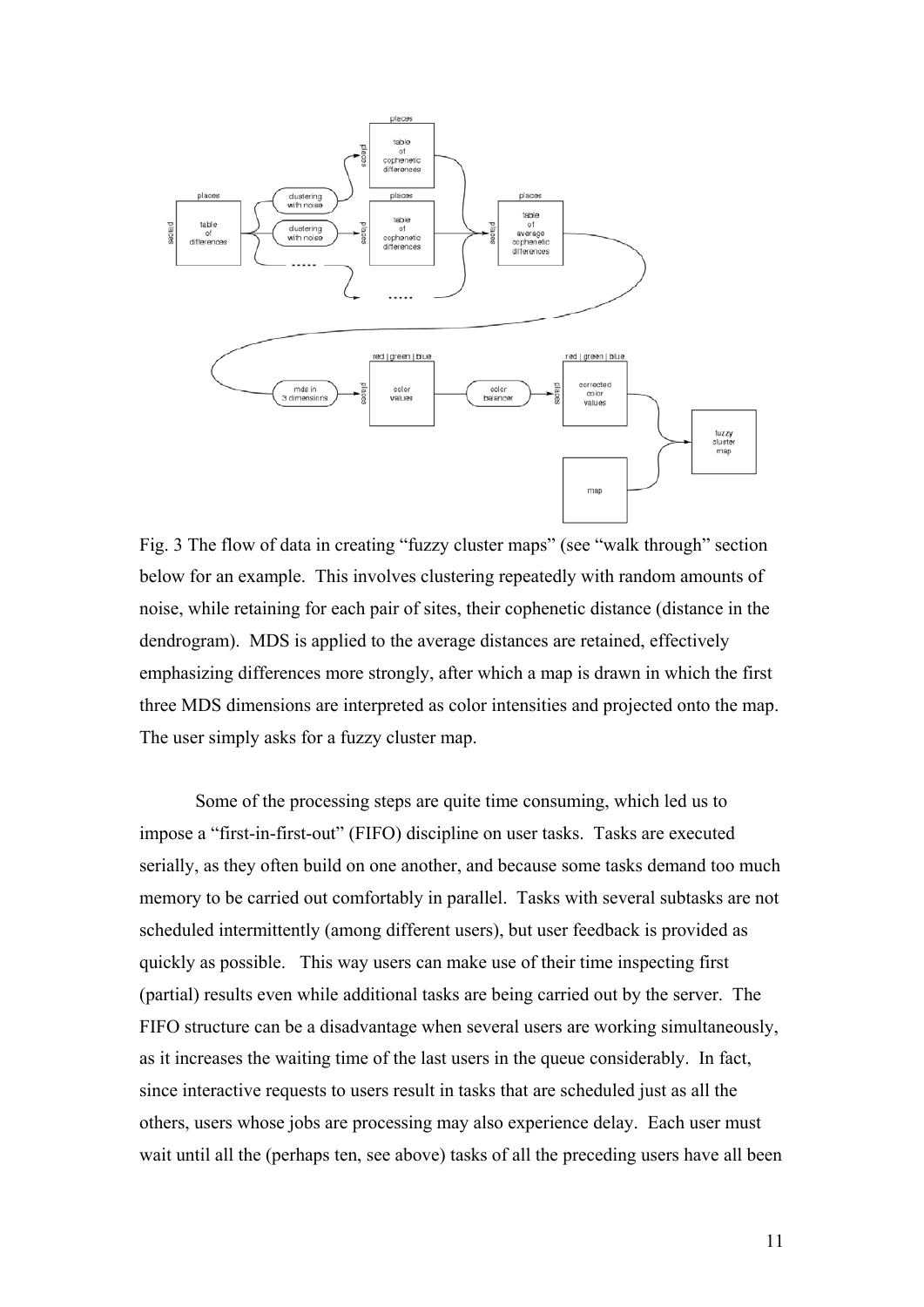completed. This has led us to offer tutorials to groups of fifteen to twenty participants using only smallish data sets (80 sites of 100 transcriptions each). To-date we have not experienced difficulties with this simple scheme in handling groups of this size.

Although we examined existing packages for building web applications, in particular Pylons, we were disappointed in the benefits the packages provided when compared to the additional time required to master them. Gabmap is instead implemented as a number of cgi-scripts that are invoked from within the Apache webserver. The scripts are primarily written in Python 3.1, with a brief wrapper in *sh* in order to initialize the environment. There is a special script which functions as a "dispatcher" for the different components within the application. All other interactions with the applications, e.g. the processing of specific forms, proceed via special scripts, one per interaction type. All the scripts make use of the same library of help functions in Python.

Besides Python 3.1 we made use of (i) some auxiliary scripts in Python 2.6 that cannot (now) be converted to Python 3 because they rely on libraries as yet unavailable in Python 3; (ii) external Python libraries such as pyproj (for 3.1), numpy (for 2.6 en 3.1), colormath (for 2.6); (iii) some components of the RuG/L04 software, written in Perl, and C and Flex (lexical analyser); (iv) UNIX Make and sh; (v) some components taken from the open source statistics package R; and (vi) several programs in Postscript, used not only for map-drawing, but also for calculating coordinates when users access information via "mouse-over".

## 2.5 *Help functions and tutorial*

A brief tutorial has been developed and presented to interested dialectologists on several occasions; and we are continually adding help functionality both in the form of immediate, brief (one-line) explanations as well as entire screens with motivation, explanation and examples. The help facilities are undergoing regular expansion.

## **3. Walk-through of session**

To give some flavor of the web application, we present some information in the tabular or graphic form in which a user would encounter it in a Gabmap session. We assume that the user has collected pronunciation data from Pennsylvania, USA at the 67 sites shown in the map in Fig. 4 created using Gabmap's map facility. In fact we shall employ data from the *Linguistic Atlas of the Middle and South Atlantic States*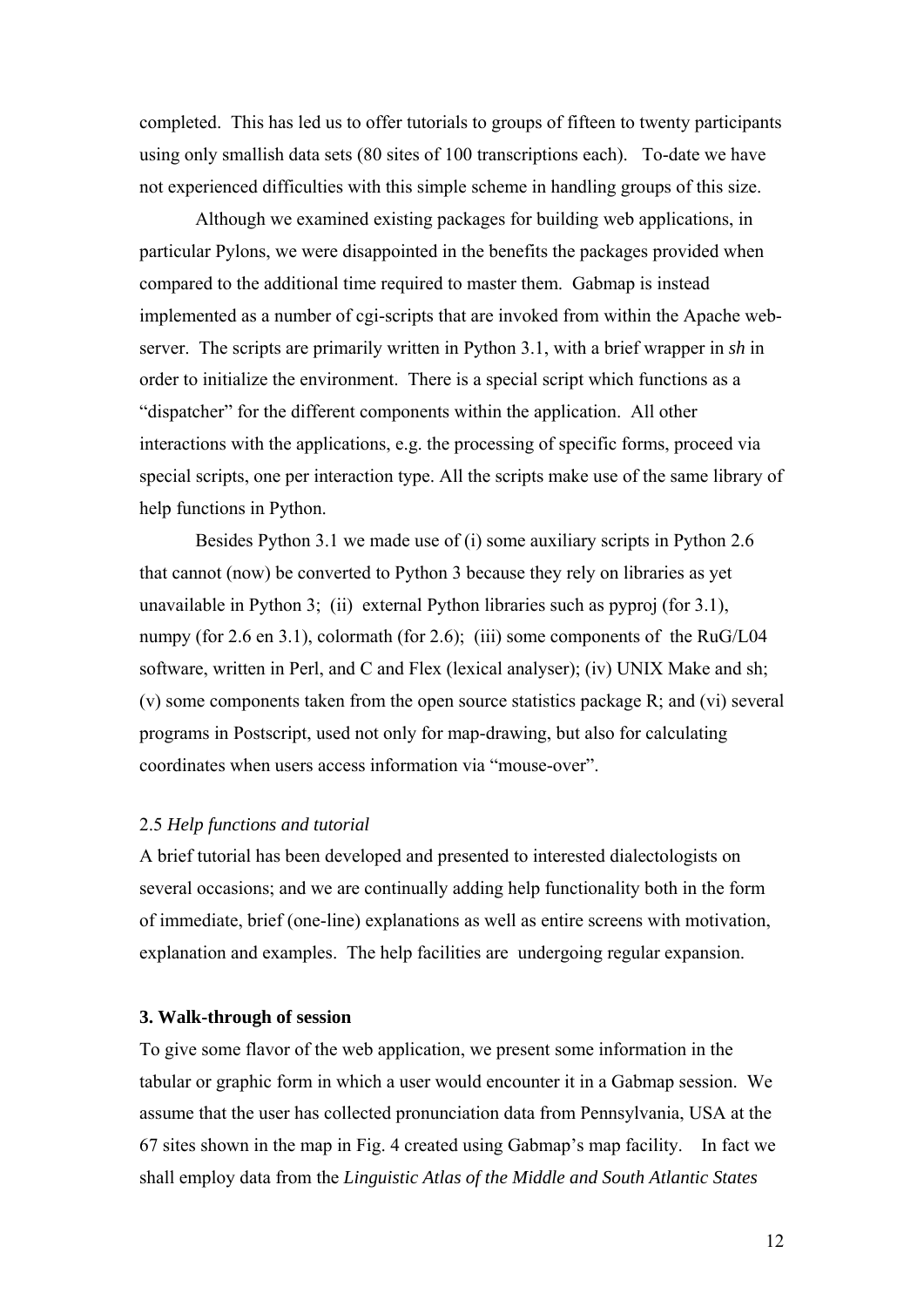(LAMSAS, see Kretzschmar, 1994), and freely distributed by the US Linguistic Atlas projects.<sup>[7](#page-12-0)</sup> We use a restricted set for simplicity.

Once the user has uploaded a data file to Gabmap, she may immediately request a list of the words whose pronunciations were elicited as well as a summary of the data noting the frequencies with which tokens such as phonetic symbols are encountered. This overview facility hones in on errors – i.e. data that could not be tokenized properly, but also on very infrequent tokens, which are also often errors in the input data. Importantly, the facility is supported by an index into the data, so that users can trace tokens back to their occurrence. It is also possible to request a map showing the frequency of a given token (or even regular expression, for the advanced), which may provide insight into its occurrence, whether this be a geographic trait, a fieldworker trait, or perhaps just a mistake. Naturally the frequency map cannot indicate definitely whether a particular transcription is an error, but users have agreed that transcriptions were in error that Gabmap highlighted because they used very infrequent phonetic symbols in ways that indicated unusual pronunciations.



Fig. 4. Map of the 67 Pennsylvania sites in LAMSAS. The map and the Voronoi tiling around the data collection sites was drawn in Gabmap.

The initial result of comparison is a site  $\times$  site distance table, in which half the values simply repeat (due to the symmetry of the distance measures). But this still leads to 2,211 cells with distance values even in our artificially small set – surely too many for direct inspection. For this reason Gabmap supports the further analysis with appropriate visualizations and statistical analyses. Beam maps (Goebl's *Strahlenkarten*) provide an excellent aggregate view of the data. In principle a line is

<span id="page-12-0"></span> 7 See http://us.english.uga.edu/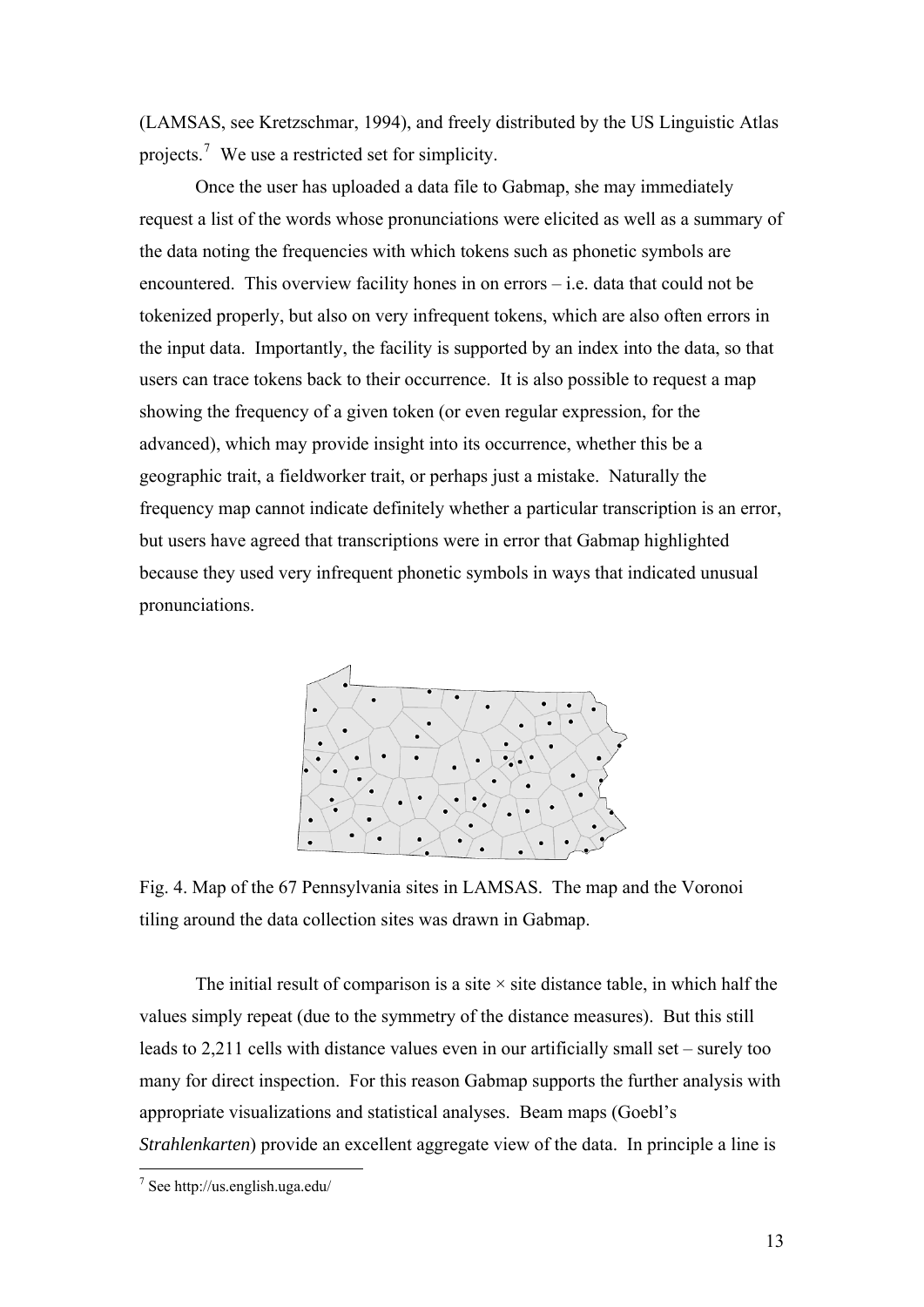drawn between each two sites where the darker the line, the more linguistically similar the sites. Particularly coherent areas are normally immediately visible as dark collections, and boundaries appear as lighter-colored swaths. See Fig. 5. Network maps connect only adjacent sites, again coloring more darkly in case the sites are linguistically similar. They offer a less complete, but also a clearer illustration of the linguistic differences measured.



Fig. 5. A beam map (left) and a network map (right) displaying the pronunciation differences measured in a fairly straightforward way.

Naturally researchers will wish to check data measurements in various ways, e.g. by comparing the calculation of differences. Gabmap supports such wishes, e.g. by displaying the alignments used when a user requests this (by specifying a word whose alignments the user wishes to see). Note that even in the small data set we are examining here, there are 2,211 pairs of sites with 150 pronunciation comparisons per site – over 300,000 in total. In principle, a research may examine any of these. See Fig. 6 for an example.



Fig. 6. An example alignment and pronunciation distance calculation from Gabmap, showing pronunciations of the state name 'Georgia' at three sites in Pennsylvania.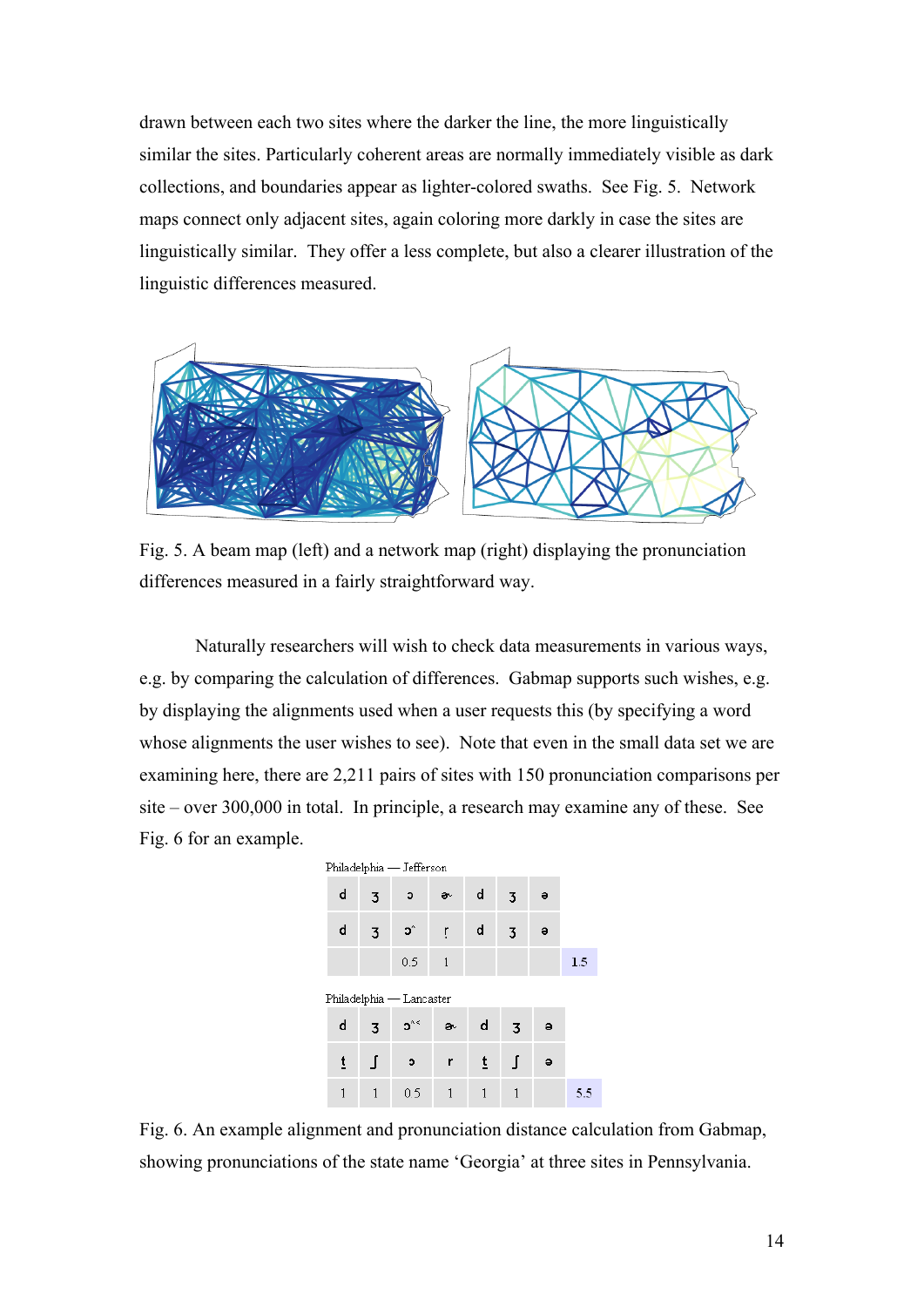Note that Gabmap is not restricted to simple Unicode or X-SAMPA encodings of IPA transcriptions.

Of course a central topic in traditional dialectology (of the "German" school, see Kretzschmar, 2006) has been the determination of dialect boundaries, and Gabmap supports this using clustering of four sorts. The determination of boundaries using clustering is an alternative to the isogloss techniques noted in the discussion above (on Chambers and Trudgill's remarks) in that the boundaries determined need not correspond to any single isogloss, but only to the aggregate difference. Naturally, researchers are interested not only in the dendrogram tracing the history of the clustering procedure, but also in its projection to the map. Fig. 7 shows both, where the colors in the map and dendrogram are linked.



Fig. 7. A dendrogram resulting from clustering the aggregate distance table as well as its projection to the map of Pennsylvania. Note the colors are linked for easy reference. Those interested in American dialectology may recognize Kurath and McDavid's famous "Route 40" boundary stretching east to west across the northern part of the state (Kurath, 1949; Kurath & McDavid, 1961).

While the determination of dialect areas is important in comparing quantitative work to traditional dialectometry, contemporary techniques rely on clustering, which is less than 100% reliable. It is essential therefore to compare clustering results such as the one in Fig. 7 to more reliable statistic analyses, such as multi-dimensional scaling (MDS) (Embleton, 1993). Gabmap has introduced a special "cluster validation" module for this purpose. MDS is applied to the aggregate distance table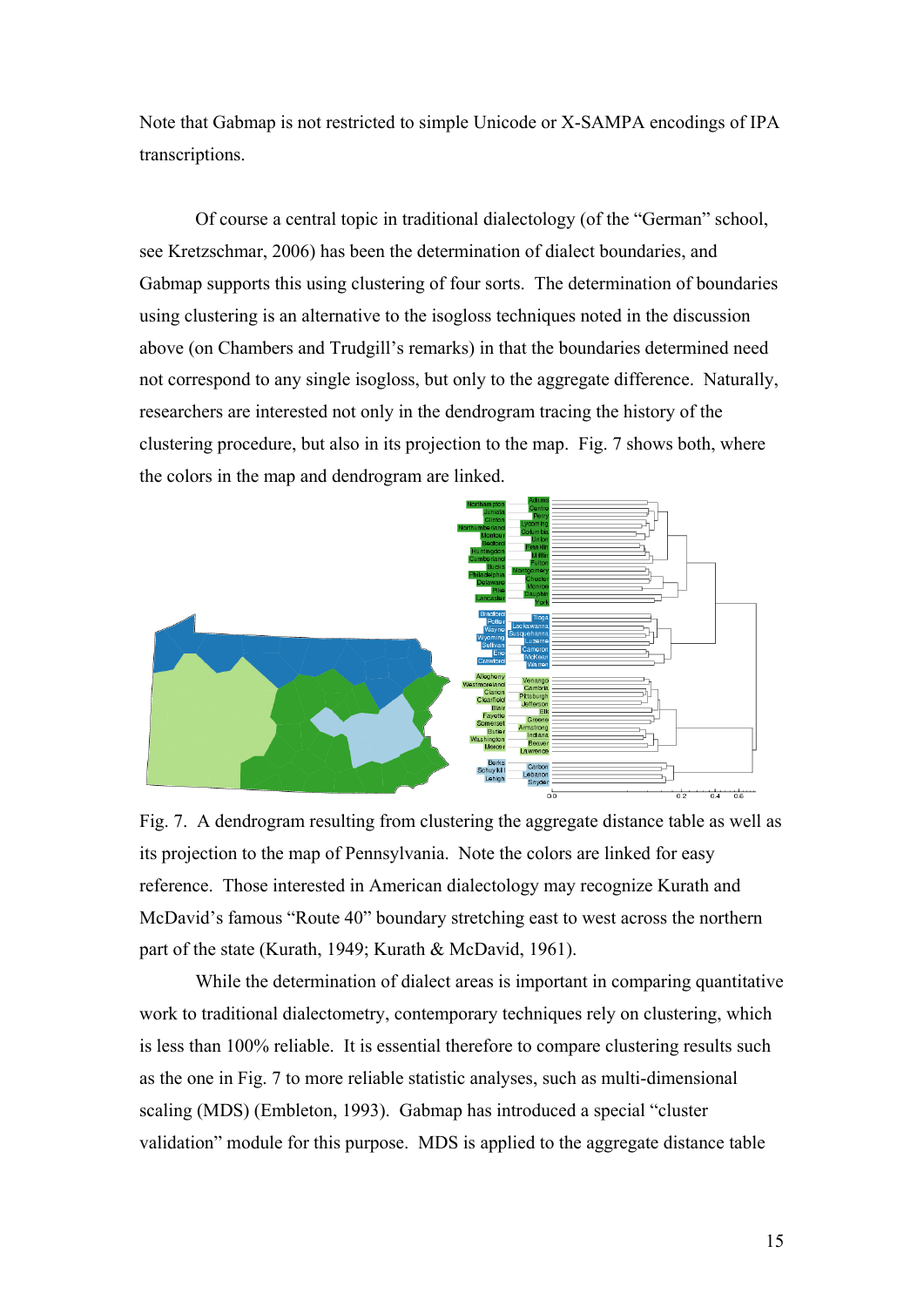with the result that each site is assigned coordinates in the plane in the manner suggested by Fig. 8.



Fig. 8. A two-dimensional MDS analysis of the aggregate pronunciation distances in Pennsylvania. The distances implicit in this scatter plot (as measured by a ruler) correlate very highly with the distances in the original aggregate linguistic distance  $table (r=0.94)$ .



Fig. 9. A novel facility in Gabmap allows researchers to compare the cartographic projection of clusterings (left) with MDS results (right). The MDS plots shows us at glance that the light blue area (around Franklin county) is quite distinct, but also quite diverse, that the southwestern area is nicely distinct, but that the dark green and dark blue areas appear not to be discriminated well, and deserve closer attention. The validation facility allows the user to examine just the two areas in question, a more sensitive view. The numbers on the map (left) re-appear in the MDS plot (right) to enable the researcher to identify sites that do not fit nicely in the clusters.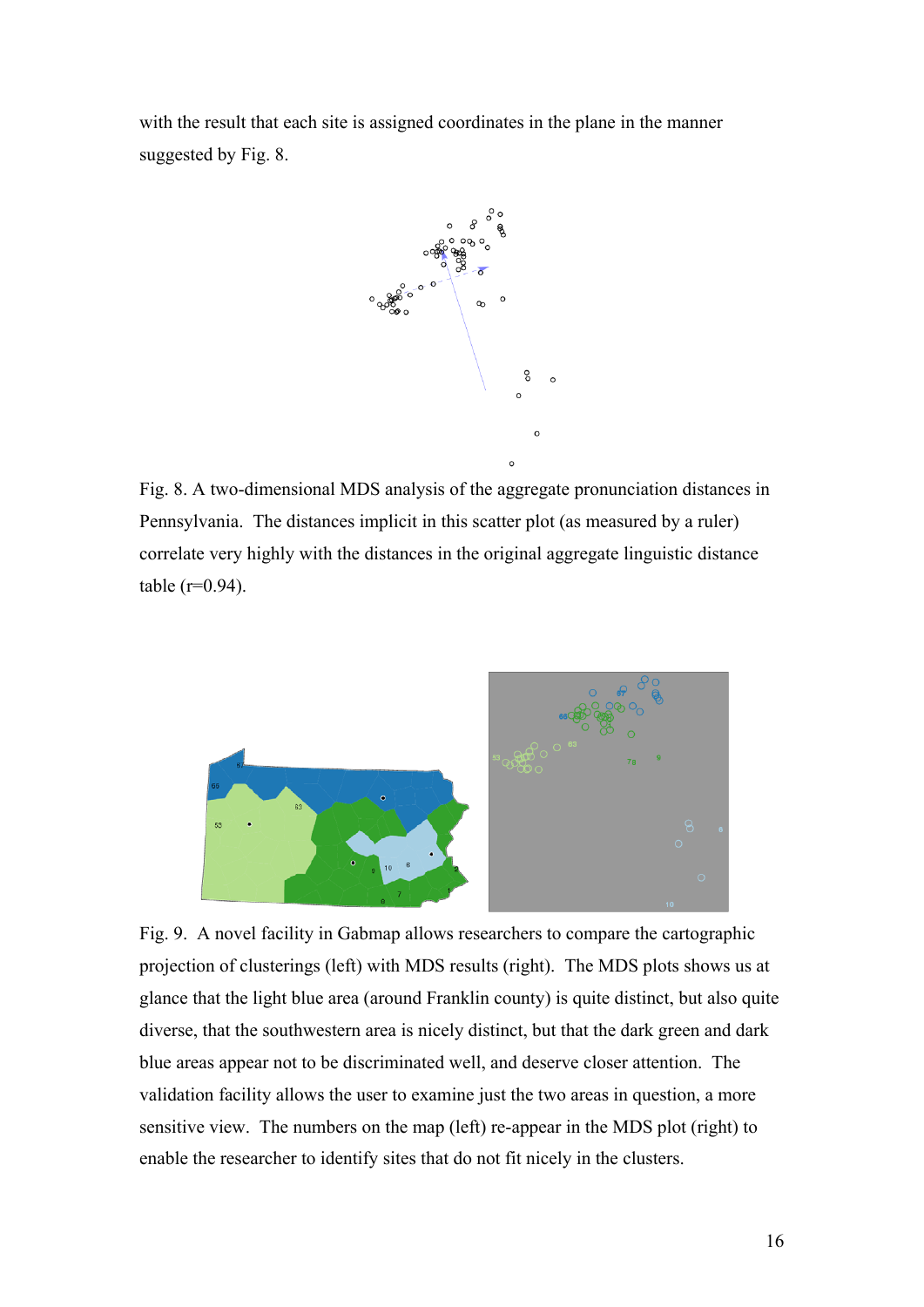There are also attempts to remedy the inherent instability in clustering by adding stochastic elements to the process, notably the bootstrap (Felsenstein, 2004: Chap.20), which involves repeatedly re-sampling the set of words repeated to obtain a new sample, and in particular allowing the same word to appear more than once in the new re-sample. The results of the repeated clustering tend then to be more stable. Due to the computational cost of the bootstrap, we use an alternative procedure which has been shown to correlate nearly perfectly (Nerbonne et al. 2008) in which small amounts of random noise are added to different clustering analyses of the same distance table. The result is a PROBABILISTIC DENDROGRAM in which the groups are assigned a confidence level, namely the number of times the group emerged in the "noisy" repetitions. Fig. 10 shows an example together with its projection to the geographic map.



Fig. 10. Noisy clustering correlates highly with clustering using the bootstrap (Felsenstein, 2004: Chap.20) and assigns a confidence to each group (the small numbers to the right of the brackets indicate the percentage of "noisy" clusterings in which the bracketed group was found. The results (after applying MDS to the branch lengths of the dendrogram on the left) may also be projected to a map (right).

It is clear that linguists are more interested in the details of dialect distributions than in the aggregate. From the point of view of linguistic theory, one is interested not in the fact that there is a fairly coherent dialect area in southeastern Pennsylvania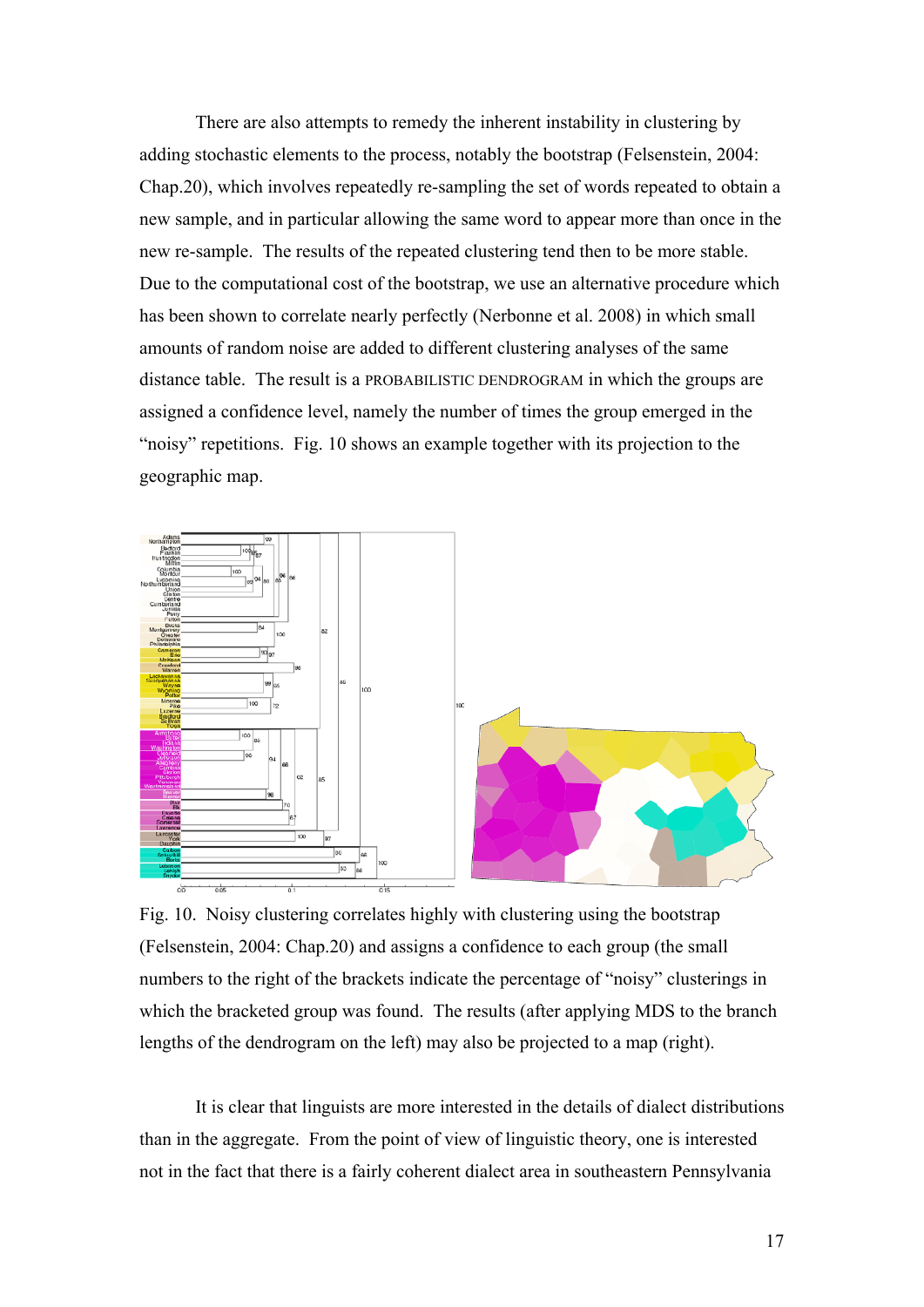(around Schuykill, Berks and Lehigh), but what linguistic features are responsible for the differences. Gabmap therefore supports users' search for such features. We emphasize that the researcher is free to examine any number of distributions – both distributions of individual pronunciations of words, but also distributions of more abstract patterns which might be specified by regular expressions. Fig. 11 provides an example of one such search. Examining the pronunciations of the word 'Georgia' in Pennsylvania, the researcher has asked to see the geographical distribution of the words in which the initial voiced affricate  $[d_3]$  is pronounced voicelessly, as  $[t]$ . Although this example involved an area that was identified via clustering, researchers are free to examine the geographic distribution of any feature.



Fig. 11. A distribution map for the pronunciation of 'Georgia' using an initial voiceless affricate [t]. In fact, researchers are free to examine the distribution of any set of pronunciations (of a single item) they like, and even to specify a more abstract pattern via a regular expression. This facility does not depend on first obtaining the results of aggregate analysis and is therefore of broader interest to dialectologists.

Gabmap supports linguistically oriented research in other ways as well. Given the results of an aggregate analysis, it is also interesting to examine pronunciation variants to attempt to determine the identifying features. Wieling & Nerbonne (to appear) suggest two quantitative measures of the degree to which a feature identifies a dialect area, its REPRESENTATIVENESS and its DISTINCTIVENESS. The degree to which a feature is representative of a dialect area is the fraction of sites in the area at which it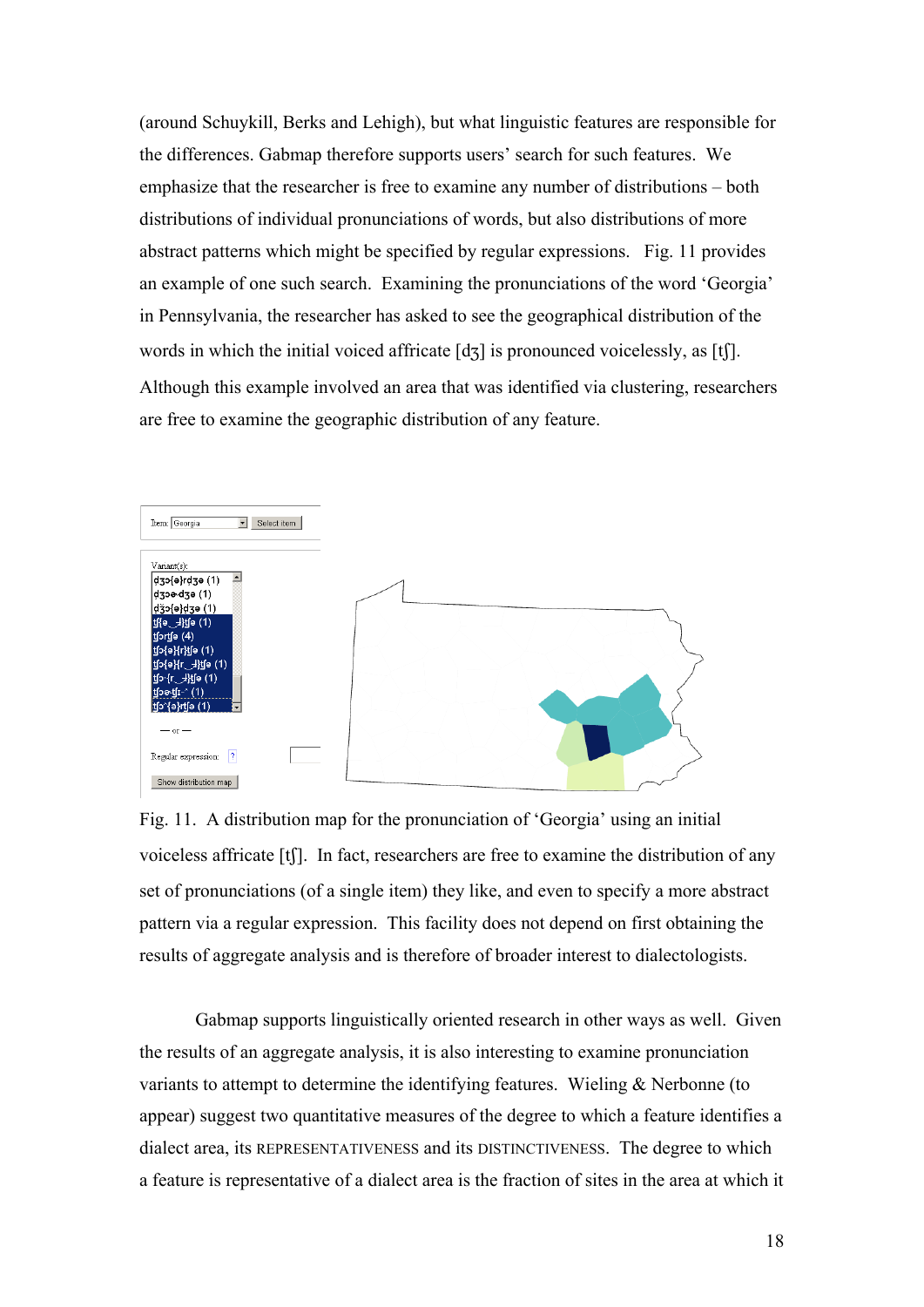may be found (beyond a threshold level). And a feature in a dialect area is distinctive with respect to the larger language area to the degree that it occurs exclusively in that area. See Wieling and Nerbonne (to appear) for the formulas. Fig. 12 shows the information provided to the researcher about the pronunciation of 'miles' ([mals]) in the southeastern Pennsylvania area where German was often spoken until the early twentieth century. Note that the plural is pronounced [s] and not [z] as in standard American pronunciation, and also that the [l] is not velarized, as it often is elsewhere. By employing measures of the identifying quality of features we try to lead the researcher to insightful candidates.

 $\overline{\mathbf{v}}$  Select item

#### step 3: select important item Items sorted by importance: 0.825 - 0.817 - 0.833 - miles (6)  $\rightarrow$  download as list  $\rightarrow$  about importance Current item: miles Rejected patterns: Importance: 0.825 Distinctiveness: 0.817 mar+z

Representativeness: 0.833 marłz Patterns with forms: mαε<sup>1</sup>z  $markz$  $\bullet$  0.825 - 0.817 - 0.833 - marls (6)  $\circ$  ma·ɪ-l̥s (1)  $\circ$  mar- $\overline{\mathsf{ls}}(2)$  $\circ$  maɪ-l̥s̪ (4)  $\circ$  ma<sup>st-1</sup>g(1)

Fig. 12. Gabmap includes a facility to aid the linguistically oriented researcher in searching for features that might identify a candidate dialect area.

Finally, Gabmap also provides some aggregate statistics and graphs showing the distribution of linguistic variation. Fig. 13 shows a graph plotting aggregate linguistic distance as a function of distance. A local regression line is drawn as well as a logarithmic one. The local line is drawn to give a sense of the degree to which the logarithmic line represents the data well. Nerbonne (2010) discusses this sort of distribution in more detail.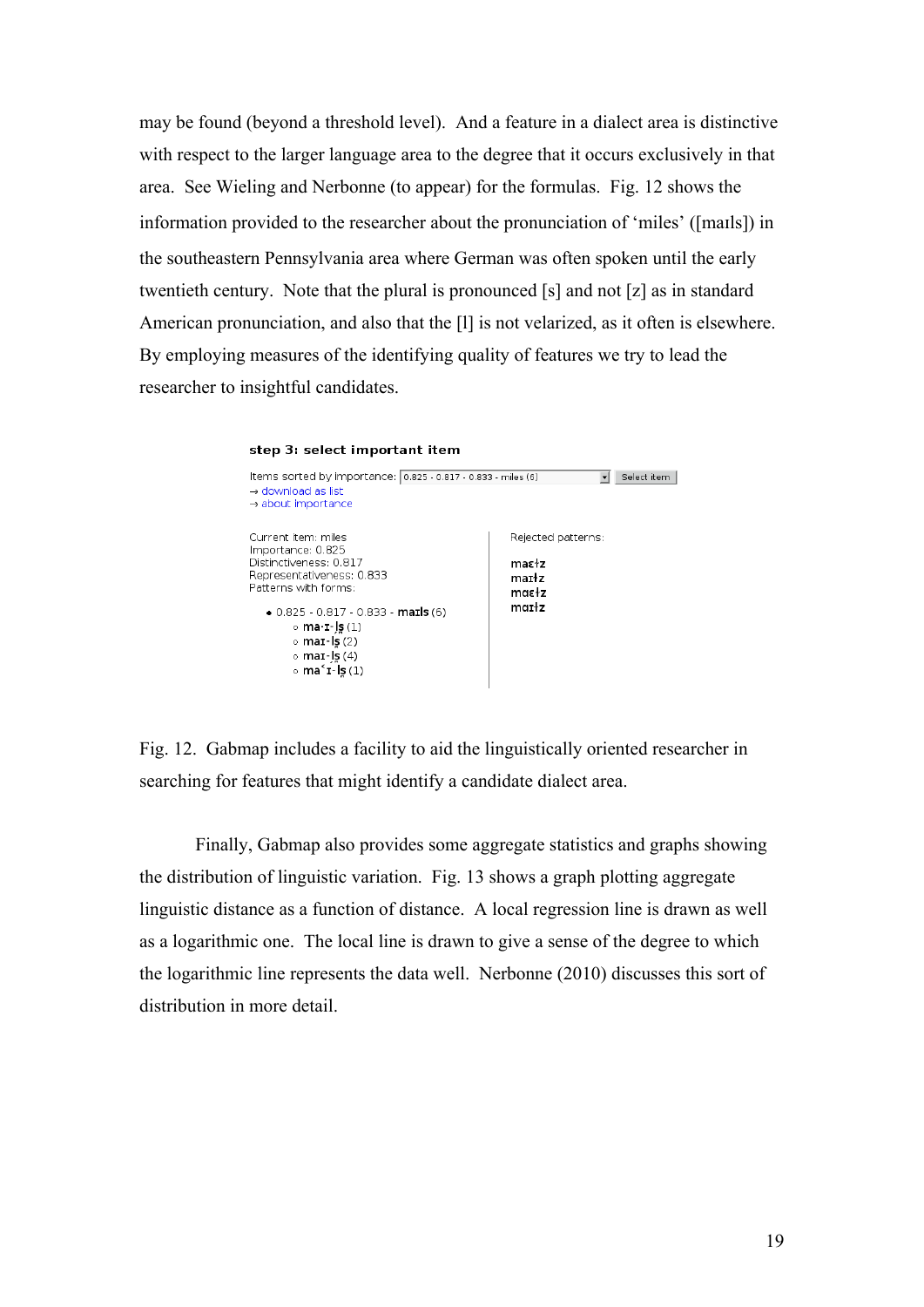

## **4. Reactions from users**

Gabmap has been presented at a number of workshops and invited tutorial sessions. The feedback has been quite positive. Users familiar with the older RuG/L04 software have been very happy to hear that there is a more user-friendly graphical user interface available. Researchers from other fields within dialectology (other than dialectometry) have been especially enthusiastic to hear about the tool for creating distribution maps available in Gabmap, since a free and easy-to-use tool for distribution maps has not previously been available. Of the dialectometric analyses offered in Gabmap, cluster analysis seems to be the most appealing one to users. It has been important to emphasize to researchers who are new in the field that cluster analysis is not a particularly stable method, and that the methods for cluster validation offered in Gabmap should be applied. Some users have made suggestions for further development of Gabmap. A wish from several research groups has been to make it possible to define potential dialect areas manually; at the moment only one geographic coordinate can be supplied for each data collection point, and the area surrounding each data point on the map is computed automatically using Voronoi tiling. A further wish has been to implement more options for distribution maps.

#### **5. Discussion, Future Ideas**

We believe that Gabmap has the potential to lower the technical threshold to dialectometry enough to stimulate exploration and criticism. As proponents of dialectometry we are most interested in the former, i.e. stimulating the broader use of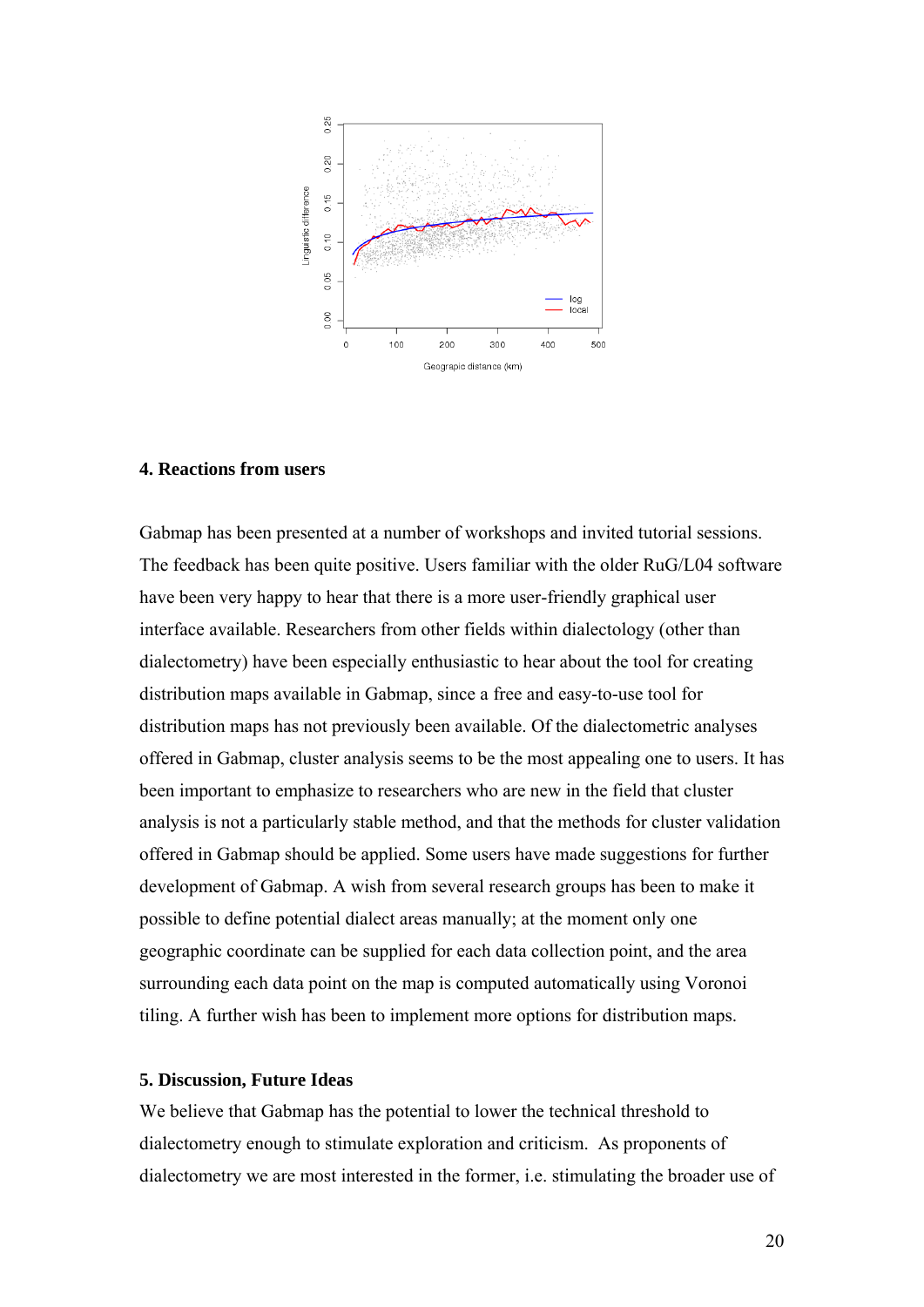quantitative techniques in dialectology, but we would also welcome the latter, i.e. a better informed criticism of dialectometry. This is also normally a productive scientific path.

We see many further opportunities for Gabmap and related services. First, there are points in the present Gabmap we would prefer to see changed. The most significant of these is the absence of output in the form of geo-referenced maps. The maps produced by Gabmap are attractive and insightful, but we should like to superimpose them on other maps easily in order to compare distributions and boundaries of dialect phenomena with those of other phenomena such as trade, communication and popular culture. A second, less significant shortcoming we are even now working to eliminate is the sparseness of the documentation. A third problem is the organization of work into projects (described) above. While we do not have a plan for improving this, we concede that users find it counterintuitive that they cannot try different measuring techniques within a single project.

There are also opportunities for further development. Probably the most important of these would involve making it easier for others to contribute modules, i.e. adopting an open-source development mode. Once it becomes easier for others to contribute, then the scientific imagination is the limiting factor. Further suggestions for improvement have been contributed by users (see Section 4 above).

#### **Acknowledgments**

We thank the CLARIN-NL program (see footnote 1 above) and also Jan Pieter Kunst, who piloted Gabmap onto a CLARIN-compliant server at the Meertens institute. Wilbert Heeringa (Meertens Institute, Amsterdam) used Gabmap in a course on dialectology he taught at the University of Amsterdam in Sept. 2010; he and his students provided many specific comments and suggestions. Martijn Wieling (Groningen) assisted both Simonetta Montemagni (Institute for Computational Linguistics, *Consiglio Nazionale delle Ricerche*, Pisa) and Lucija Simicic (Institute for Research in Anthropology, Zagreb), who conducted important first studies using Gabmap and were generous in providing feedback. Sebastian Kürschner (Erlangen) invited Therese Leinonen to conduct a tutorial on Gabmap at the *Tagung des Forums Sprachvariation* of the *Internationale Gesellschaft für Dialektologie des Deutschen e.V.* (IGDD) (see http://www.igdd.gwdg.de/) in Erlangen on Oct. 15, 2010*.* An anonymous reviewer was helpful in criticizing an early draft.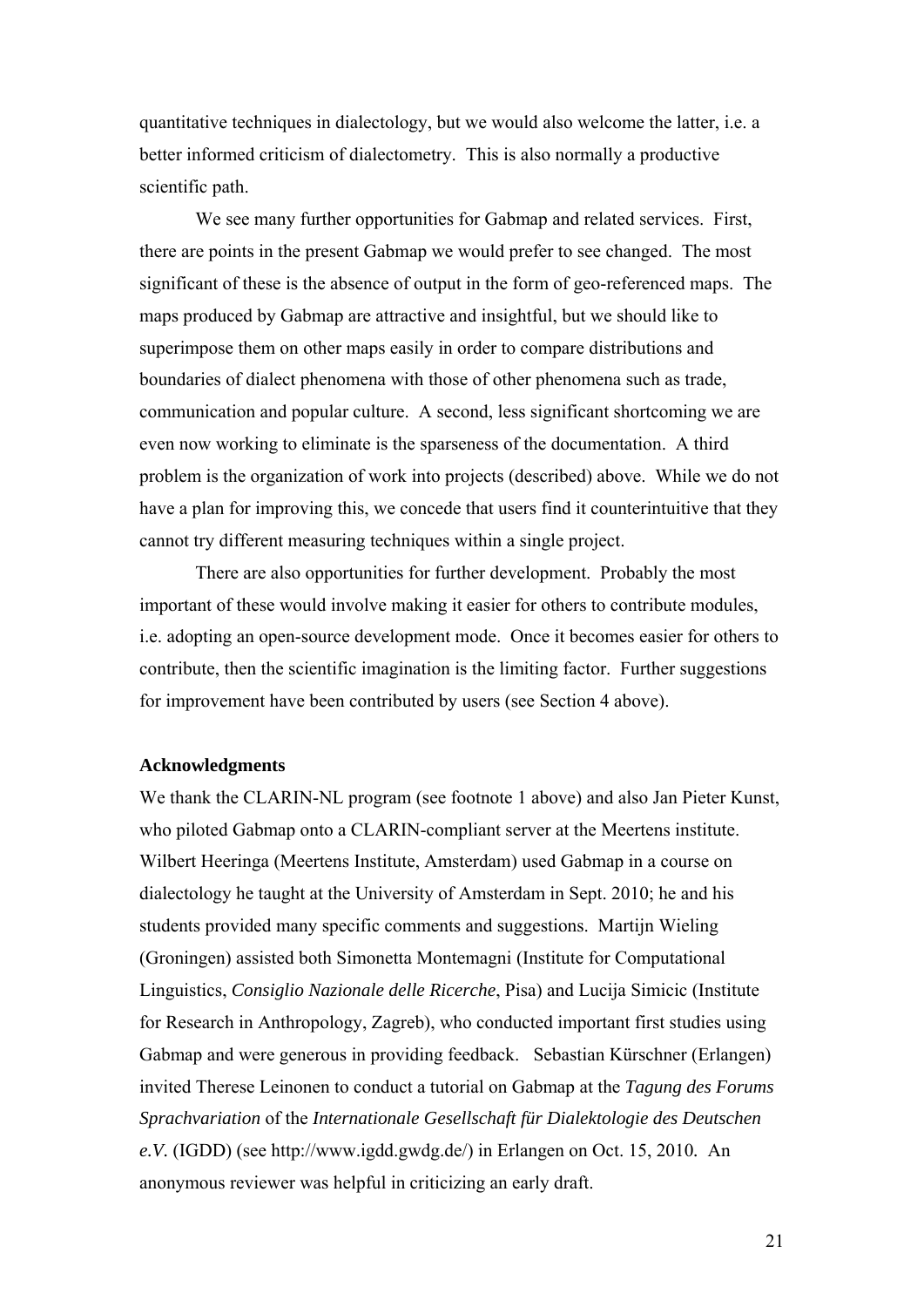### **References**

- AURREKOETXEA, Gotzon & Jose Luis ORMAETXEA (eds.) (2010) *Tools for Linguistic Variation*. Supplements of the *Anuario de Filología Vasca* "Julio Urquijo", LIII. Bilbao: University of the Basque Country.
- BLOOMFIELD, Leonard (1927) Language. New York: Holt, Rhinehart and Winston.
- CHAMBERS, J.K. & Peter TRUDGILL (1998) *Dialectology* (2nd ed.) Cambridge: Cambridge University Press.
- EMBLETON, Sheila (1993) "Multidimensional Scaling as a Dialectometrical Technique: Outline of a Research Project" In Reinhard KÖHLER & Burghard RIEGER (eds.) *Contributions to Quantitative Linguistics*. Dordrecht: Kluwer. 267-276.
- FELSENSTEIN, Joseph (2004): Inferring Phylogenies. Sinauer, Sunderland, MA.
- GOEBL, Hans (2006) "Recent Advances in Salzburg Dialectometry." *Literary and Linguistic Computing* 21(4):411-436. Spec. Iss., *Progress in Dialectometry: Toward Explanation* ed. by John NERBONNE & William KRETZSCHMAR, Jr.
- GOEBL, Hans (2010) "Dialectometry: Theoretical pre-requisites, practical problems and concrete applications (mainly with examples from the Atlas Linguistique de la France 1902-1910)" *Dialectologia* 63-77.
- HAIMERL, Edgar (1998) "A Database Application for the Generation of Phonetic Atlas Maps" in John NERBONNE (ed.) *Linguistic Databases*. Stanford: CSLI Press. 103-116.
- HAIMERL, Edgar (2006) "Database Design and Technical Solutions for the Management, Calculation and Visualization of Dialect Mass Data" *Literary and Linguistic Computing* 21(4): 436-444. . Spec. Iss., *Progress in Dialectometry: Toward Explanation* ed. by John NERBONNE & William KRETZSCHMAR, Jr.
- HEERINGA, Wilbert, Peter KLEIWEG, Charlotte GOOSKENS & John NERBONNE (2006) "Evaluation of String Distance Algorithms for Dialectology" In: John NERBONNE & Erhard HINRICHS (eds.) *Linguistic Distances*, Workshop at the joint ACL-COLING, Sydney. 51-62.
- KLEINBERG, Jon (2003) "An Impossibility Theorem for Clustering" In: Suzanna BECKER, Sebastian THRUN & Klaus OBERMEIER (eds.) *Advances in Neural Information Processing Systems* 15. Cambridge: MIT Press. Available online at<http://books.nips.cc/papers/files/nips15/LT17.pdf>

KLOEKE, G.G. (1927) De hollandsche Expansie. The Hague: Martinus Nijhoff.

- KRETZSCHMAR, William, Jr. (ed.) (1994) *The Handbook of the Linguistic Atlas of the Middle and South Atlantic States.* Chicago: The University of Chicago Press.
- KRETZSCHMAR, William, Jr. (2006) "Art and Science in Computational Dialectometry" *Literary and Linguistic Computing* 21(4): 499-410. Spec. Iss., *Progress in Dialectometry: Toward Explanation* ed. by John NERBONNE & William KRETZSCHMAR, Jr.
- KURATH, Hans (1949) *A Word Geography of the Eastern United States*. Ann Arbor: University of Michigan Press.